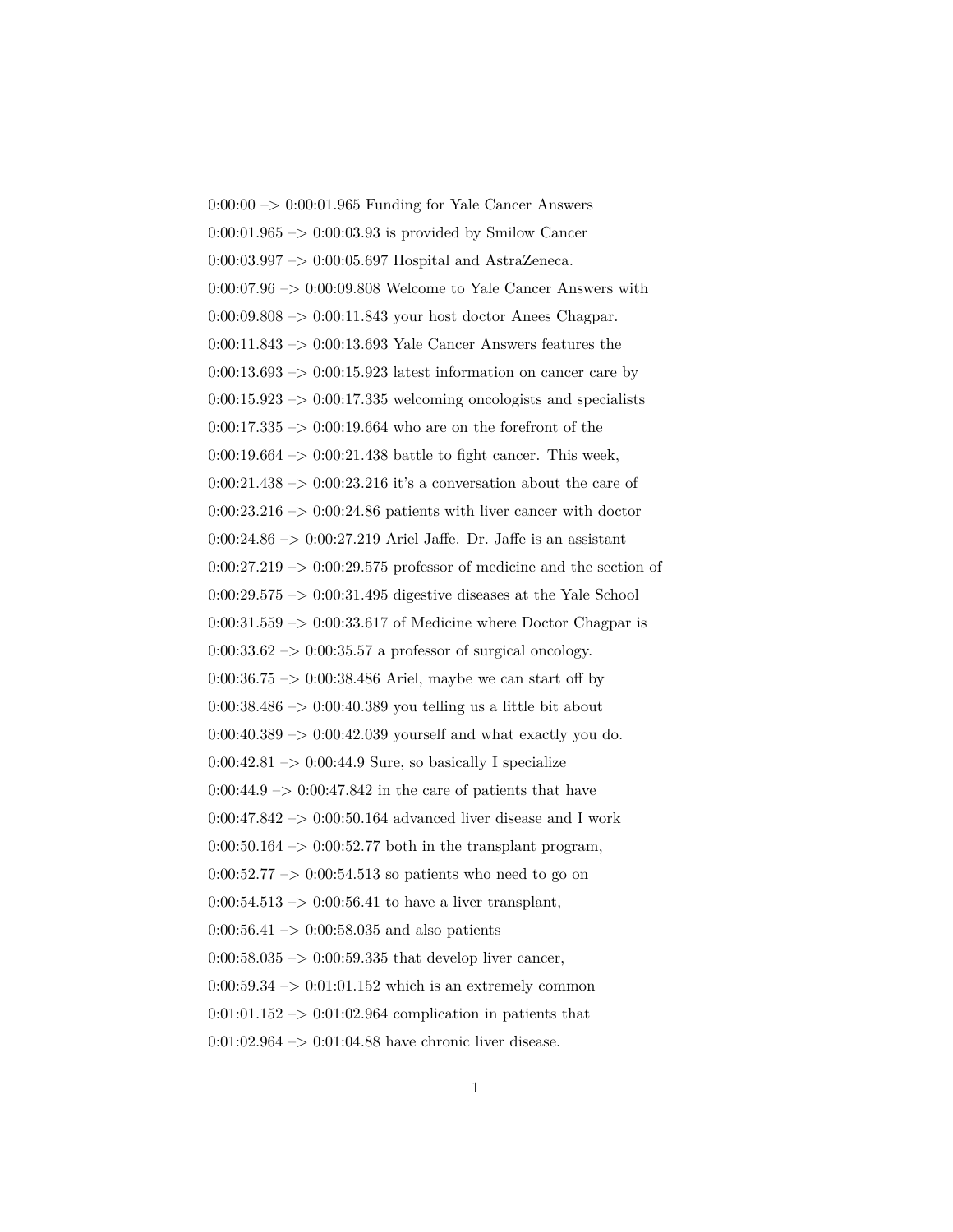0:01:05.15  $\rightarrow$  0:01:07.686 So let's talk a little bit about that.  $0:01:07.69 \rightarrow 0:01:10.54$  So when you're talking about  $0:01:10.54 \rightarrow 0:01:12.82$  patients who require transplant,  $0:01:12.82 \rightarrow 0:01:14.944$  what kinds of conditions  $0:01:14.944 \rightarrow 0:01:16.537$  require liver transplants? 0:01:16.54  $\rightarrow$  0:01:20.92 I mean, are these patients who  $0:01:20.92 \rightarrow 0:01:23.376$  have hepatitis, cirrhosis, tell 0:01:23.376  $\rightarrow$  0:01:25.238 us a little bit more about what 0:01:25.238  $\rightarrow$  0:01:26.877 kinds of conditions will lead 0:01:26.877  $\rightarrow$  0:01:28.965 you down the path of transplant?  $0:01:31.202 \rightarrow 0:01:33.045$  Most commonly, patients that develop  $0:01:33.045 \rightarrow 0:01:35.064$  end stage liver disease, which is  $0:01:35.064 \rightarrow 0:01:36.966$  what we commonly know  $0:01:36.966 \rightarrow 0:01:39.275$  as cirrhosis are the ones that we  $0:01:39.275 \rightarrow 0:01:40.89$  do evaluate for liver transplant,  $0:01:40.89 \rightarrow 0:01:42.626$  and that could be from a variety 0:01:42.626  $\rightarrow$  0:01:43.37 of different causes.  $0:01:43.37 \rightarrow 0:01:45.41$  Some which you alluded to.  $0:01:45.41 \rightarrow 0:01:47.182$  You know patients that  $0:01:47.182 \rightarrow 0:01:48.954$  have chronic viral disease.  $0:01:48.96 \rightarrow 0:01:51.172$  Certain toxins, like alcohol use,  $0:01:51.172 \rightarrow 0:01:53.384$  certain genetic disorders,  $0:01:53.39 \rightarrow 0:01:55.946$  patients with obesity and diabetes which  $0:01:55.946 \rightarrow 0:01:59.128$  can lead to fatty liver and  $0:01:59.13 \rightarrow 0:02:00.434$  go on to develop  $0:02:00.434 \rightarrow 0:02:01.738$  end stage liver disease. 0:02:01.74 –> 0:02:03.35 Once you start to have  $0:02:03.35 \rightarrow 0:02:04.316$  complications from that,  $0:02:04.32 \rightarrow 0:02:06.35$  we generally start to consider  $0:02:06.35 \rightarrow 0:02:07.568$  you for transplant.

 $0:02:07.57 \rightarrow 0:02:10.13$  There are a subset of patients who may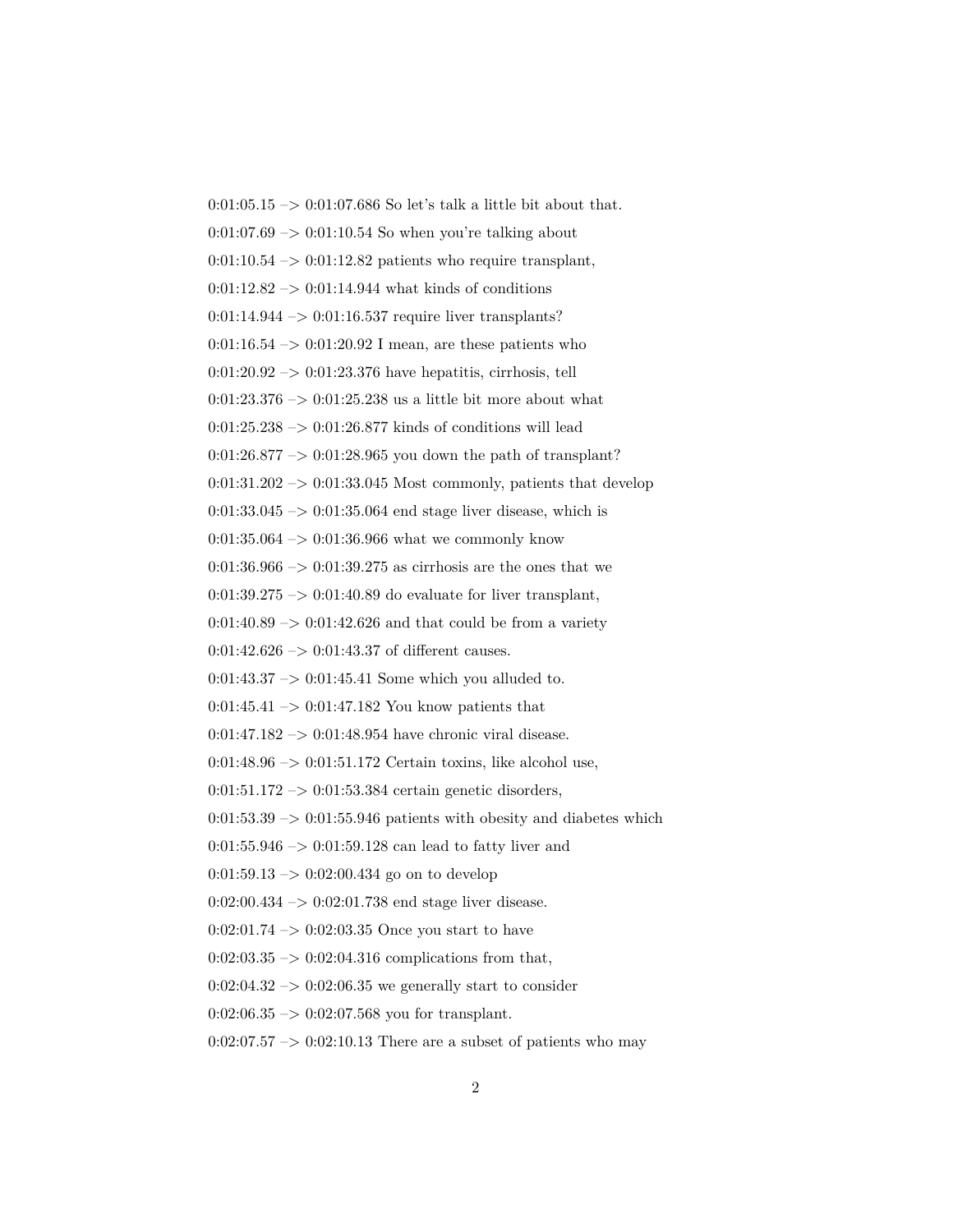$0:02:10.13 \rightarrow 0:02:11.949$  actually have really well preserved  $0:02:11.949 \rightarrow 0:02:14.539$  liver function and look and feel well,  $0:02:14.54 \rightarrow 0:02:17.158$  but in patients that develop liver cancer,  $0:02:17.16 \rightarrow 0:02:18.27$  which sort of as I mentioned,  $0:02:18.27 \rightarrow 0:02:20.72$  is an extremely common complication,  $0:02:20.72 \rightarrow 0:02:23.449 8$  to 10% of patients with 0:02:23.449 –> 0:02:25.927 cirrhosis will develop cancer each year.  $0:02:25.93 \rightarrow 0:02:27.946$  That's another indication in which we  $0:02:27.946 \rightarrow 0:02:30.58$  go on to consider them for transplant. 0:02:30.58 –> 0:02:30.865 Because  $0:02:31.435 \rightarrow 0:02:33.43$  transplant will not only cure the cancer,  $0:02:33.43 \rightarrow 0:02:35.356$  but it will actually cure their 0:02:35.356 –> 0:02:36.319 underlying liver disease,  $0:02:36.32 \rightarrow 0:02:38.282$  which is the major risk factor  $0:02:38.282 \rightarrow 0:02:39.59$  for their cancer development. 0:02:40.75  $\rightarrow$  0:02:43.228 So tell us a little bit more  $0:02:43.228 \rightarrow 0:02:45.729$  about that in terms of cancer.  $0:02:45.73 \rightarrow 0:02:48.376$  Are all patients with liver cancer  $0:02:48.376 \rightarrow 0:02:50.568$  candidates for  $0.02{\rm :}50.568$   $->$   $0.02{\rm :}52.65$  transplant or is it only those  $0:02:52.65 \rightarrow 0:02:54.817$  who have that underlying chronic  $0:02:54.817 \rightarrow 0:02:57.955$  liver disease that would make them  $0:02:57.955 \rightarrow 0:03:00.1$  potentially a candidate anyways? 0:03:01.29 –> 0:03:03.725 So not all patients are  $0:03:03.725 \rightarrow 0:03:05.186$  candidates for transplant.  $0:03:05.19 \rightarrow 0:03:06.96$  The majority of patients who  $0:03:06.96 \rightarrow 0:03:09.146$  develop liver cancer will have some 0:03:09.146 –> 0:03:10.896 form of chronic liver disease,  $0.03:10.9 \rightarrow 0.03:12.444$  but interestingly, we're actually  $0:03:12.444 \rightarrow 0:03:14.76$  seeing a unique population who don't  $0:03:14.818 \rightarrow 0:03:16.968$  have underlying advanced liver disease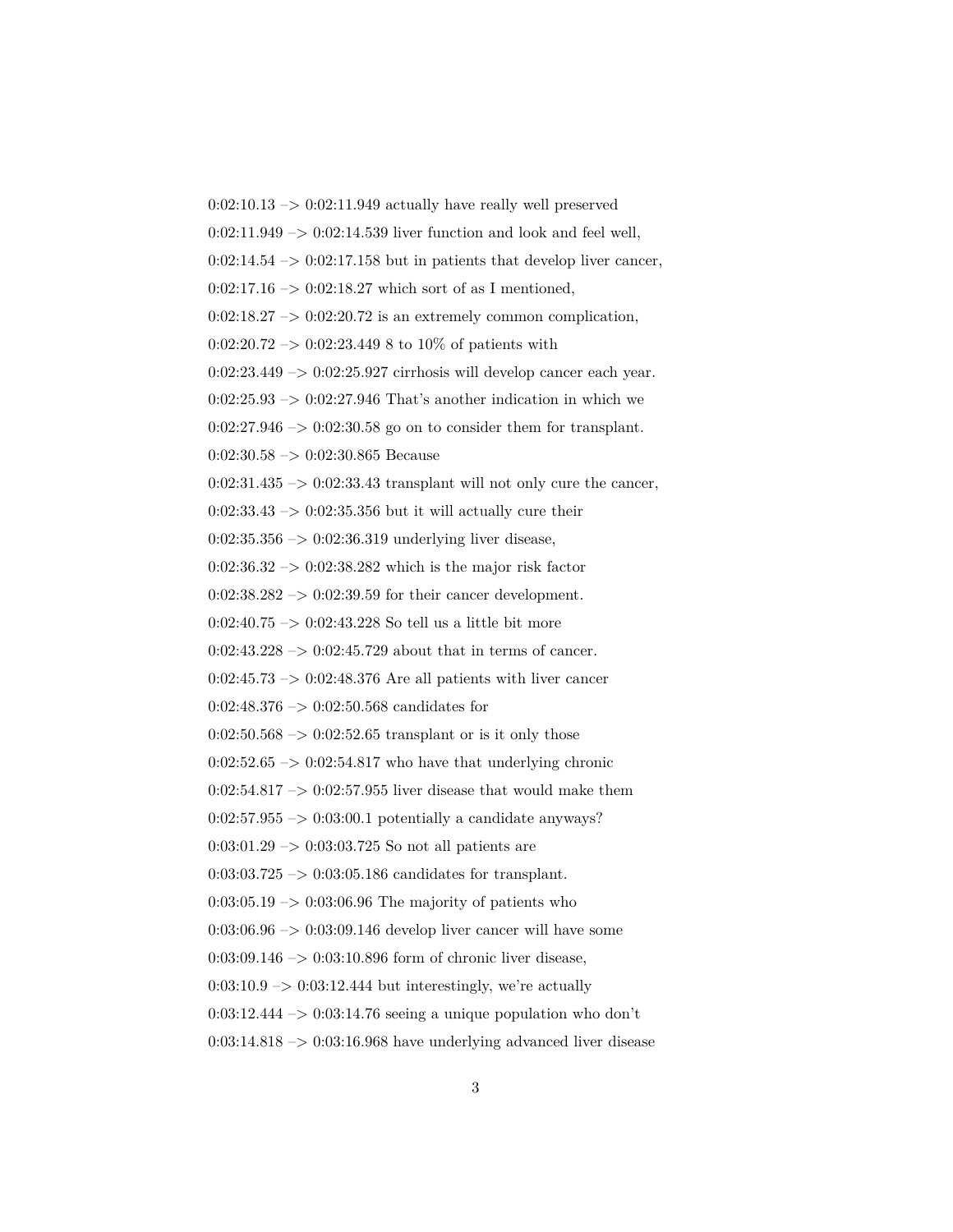$0:03:16.97 \rightarrow 0:03:19.69$  go on to develop liver cancer and it's  $0:03:19.69 \rightarrow 0:03:21.335$  a little bit of a controversial field  $0:03:21.34 \rightarrow 0:03:24.56$  if those patients should be  $0:03:24.56 \rightarrow 0:03:26.54$  considered for transplant or not.  $0:03:26.54 \rightarrow 0:03:28.54$  But in terms of those that  $0:03:28.54 \rightarrow 0:03:30.249$  may have chronic liver disease  $0:03:30.249 \rightarrow 0:03:31.777$  and develop liver cancer,  $0:03:31.78 \rightarrow 0:03:33.418$  there are certain criteria that need  $0:03:33.418 \rightarrow 0:03:35.812$  to be met for patients to be considered  $0:03:35.812 \rightarrow 0:03:38.23$  for transplant and some of that includes  $0:03:38.23 \rightarrow 0:03:41.366$  how extensive their liver cancer is. 0:03:41.37 –> 0:03:42.357 So for example,  $0:03:42.357 \rightarrow 0:03:44.66$  if it's spread outside of the liver,  $0:03:44.66 \rightarrow 0:03:46.245$  they would not be good  $0:03:46.245 \rightarrow 0:03:47.196$  candidates for transplant,  $0:03:47.2 \rightarrow 0:03:49.741$  or if they have a large amount  $0:03:49.741 \rightarrow 0:03:51.68$  of tumors within the liver,  $0:03:51.68 \rightarrow 0:03:54.08$  they would not be considered  $0:03:54.08 \rightarrow 0:03:54.88$  good candidates.  $0:03:54.88 \rightarrow 0:03:57.267$  We also sometimes like to look at  $0:03:57.267 \rightarrow 0:03:59.859$  patients if they have recurrent cancer.  $0.04:00.586 \rightarrow 0.04:02.764$  We're more likely to consider them  $0:04:02.764 \rightarrow 0:04:04.855$  for transplant or if their underlying  $0:04:04.855 \rightarrow 0:04:07.223$  liver is really very very sick so  $0.04:07.223 \rightarrow 0.04:09.323$  that they have other complications of  $0:04:09.323 \rightarrow 0:04:11.55$  liver disease in addition to cancer,  $0:04:11.55 \rightarrow 0:04:12.72$  then you know,  $0:04:13.028 \rightarrow 0:04:15.184$  we're more likely to want to pursue  $0:04:15.184 \rightarrow 0:04:16.689$  transplant in those patients.  $0:04:17.79 \rightarrow 0:04:20.009$  One of the things that  $0:04:20.009 \rightarrow 0:04:22.268$  people might be thinking about when

4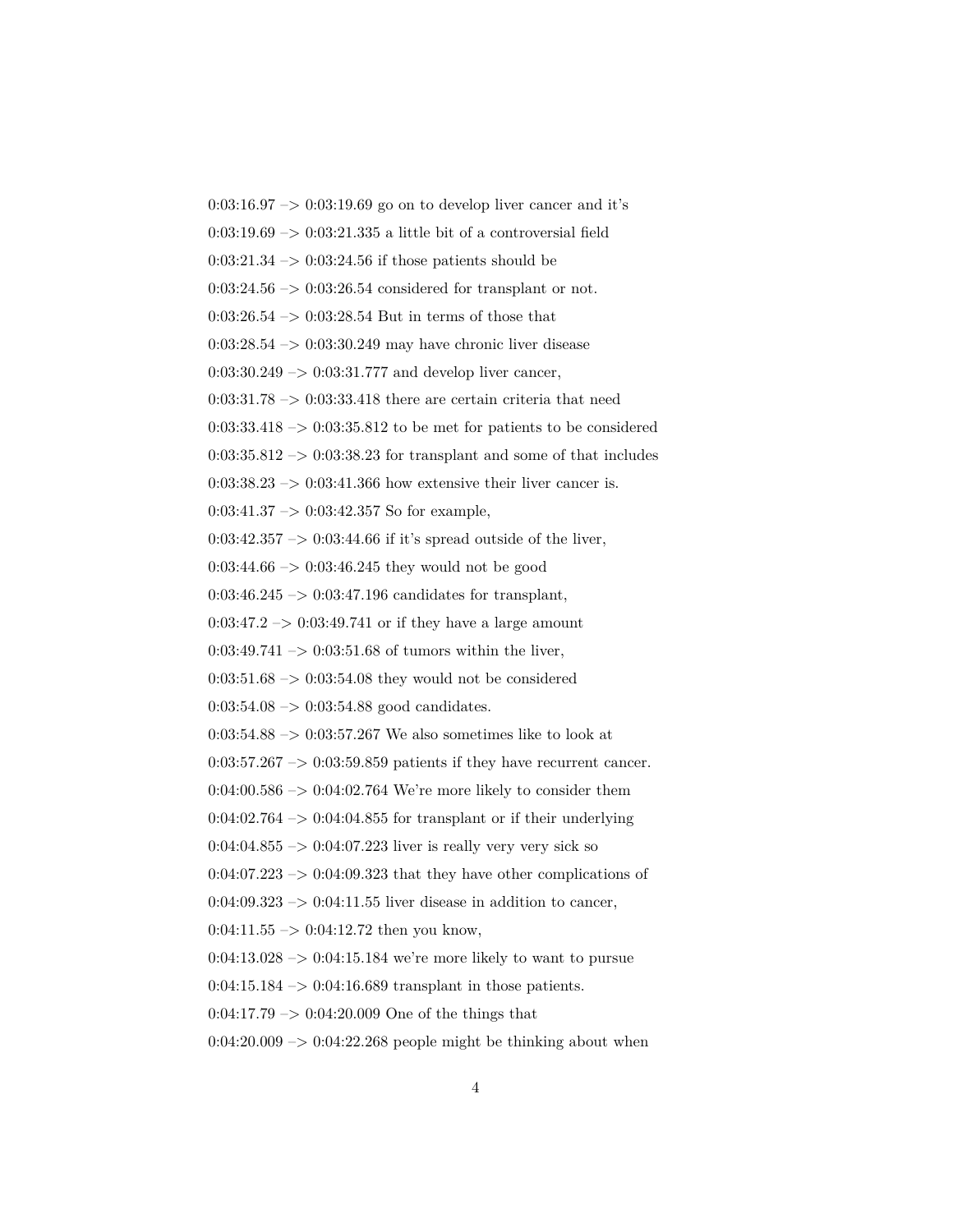$0:04:22.268 \rightarrow 0:04:24.746$  we think about transplant is that

0:04:24.75 –> 0:04:26.89 oftentimes people

 $0:04:26.89 \rightarrow 0:04:29.03$  may be under the impression

 $0:04:29.106 \rightarrow 0:04:31.316$  that patients who have cancers,

0:04:31.32  $\rightarrow$  0:04:36.206 for example, may not be a potential

 $0:04:36.206 \rightarrow 0:04:39.38$  recipient of organs,

 $0:04:39.38 \rightarrow 0:04:41.599$  but it sounds like for liver cancer,

 $0:04:41.6 \rightarrow 0:04:43.555$  that's not the case, that

 $0:04:43.555 \rightarrow 0:04:45.51$  if you have liver cancer,

 $0:04:45.51 \rightarrow 0:04:48.588$  even if it's recurrent liver cancer,

 $0.04:48.59 \rightarrow 0.04:52.806$  you can still be on the organ

0:04:52.806 –> 0:04:53.86 recipient list.

0:04:53.86 –> 0:04:54.388 Is that right?

 $0:04:54.95 \rightarrow 0:04:56.262$  Yes, actually

0:04:56.262 –> 0:04:58.23 it's a really unique cancer and

 $0:04:58.29 \rightarrow 0:05:00.078$  you're very spot on with that.

 $0:05:00.08 \rightarrow 0:05:01.86$  In that transplant is

 $0:05:01.86 \rightarrow 0:05:04.28$  considered one of the curative therapies,

 $0:05:05.75 \rightarrow 0:05:07.352$  and it really can't have spread outside

 $0:05:07.352 \rightarrow 0:05:09.375$  of the liver or you can't have

 $0:05:09.375 \rightarrow 0:05:10.88$  such an extensive tumor burden.

 $0:05:10.88 \rightarrow 0:05:12.948$  But because you're really

 $0:05:12.948 \rightarrow 0:05:14.499$  replacing the liver,

 $0:05:14.5 \rightarrow 0:05:16.12$  you're not only treating the cancer,

 $0:05:16.12 \rightarrow 0:05:18.437$  but you're sort of getting rid of

 $0:05:18.437 \rightarrow 0:05:20.36$  the damaged organ because we like

 $0:05:20.36 \rightarrow 0:05:22.53$  to think of liver cancer in

 $0:05:22.602 \rightarrow 0:05:24.786$  particular as sort of a complication

 $0:05:24.786 \rightarrow 0:05:26.85$  of a failing organ.

 $0:05:26.85 \rightarrow 0:05:31.169$  I think it's an important perspective to have.

 $0:05:32.29 \rightarrow 0:05:33.555$  Yeah, it does not mean that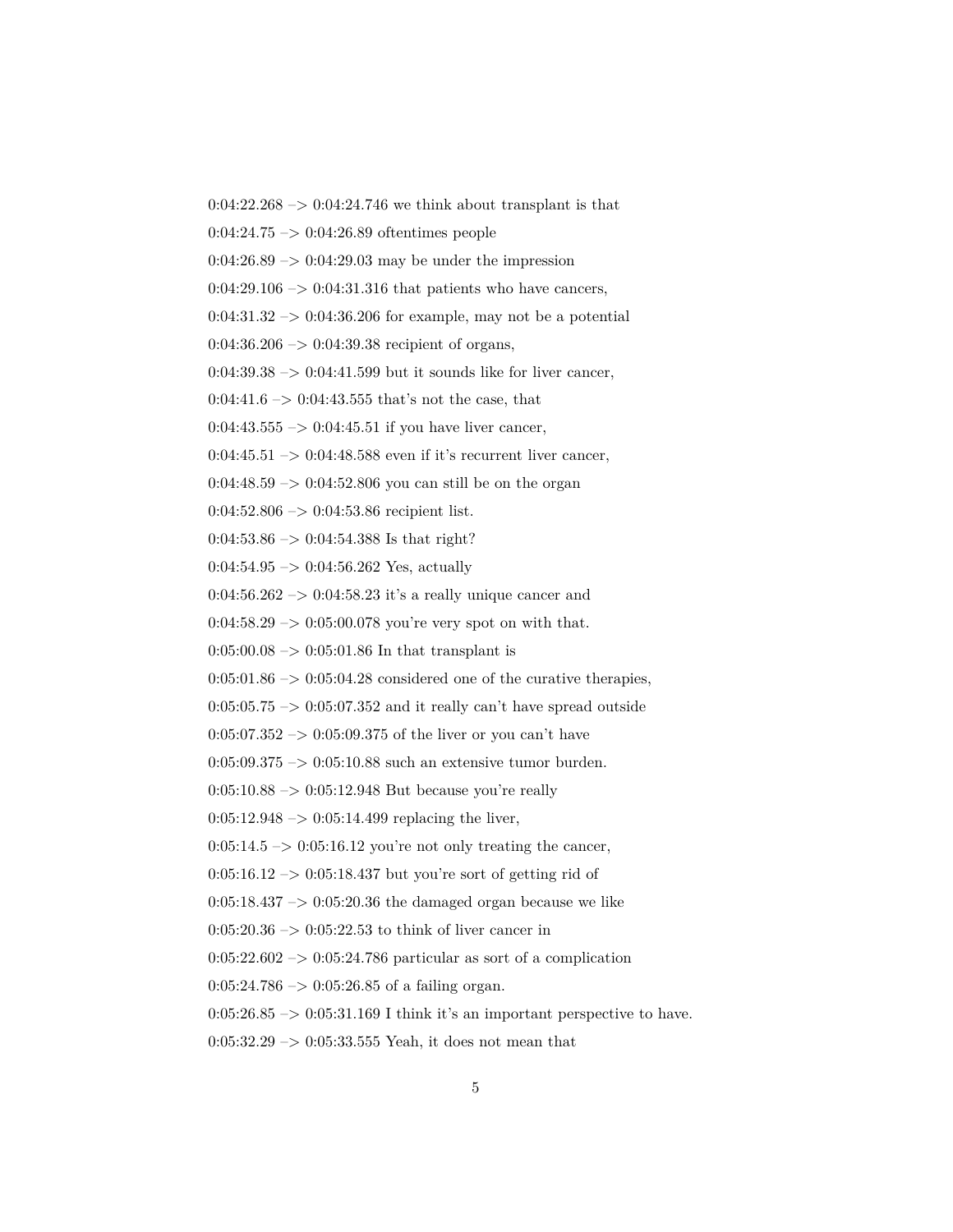0:05:33.555 –> 0:05:34.343 you're not a candidate.  $0:05:34.35 \rightarrow 0:05:36.246$  It's actually one of the most  $0:05:36.246 \rightarrow 0:05:37.51$  curative therapies and really  $0:05:37.568 \rightarrow 0:05:39.228$  currently in the United States,  $0:05:39.23 \rightarrow 0:05:39.539$  honestly,  $0:05:39.539 \rightarrow 0:05:41.084$  about a quarter of transplants  $0:05:41.084 \rightarrow 0:05:42.744$  are done for the indication  $0:05:42.744 \rightarrow 0:05:44.216$  of having liver cancer.  $0:05:44.61 \rightarrow 0:05:48.018$  Wow, so the other thing that we often  $0:05:48.018 \rightarrow 0:05:51.53$  think about when we think about transplant  $0:05:51.53 \rightarrow 0:05:54.8$  is the universal shortage of organs.  $0:05:54.8 \rightarrow 0:05:58.978$  Liver is one of those nice organs that there  $0:05:58.978 \rightarrow 0:06:02.402$  is a potential for a living related donor. 0:06:02.41  $\mathnormal{\rightarrow}$  0:06:04.558 How often is that used in  $0:06:04.558 \rightarrow 0:06:06.58$  patients who have liver cancer?  $0:06:06.58 \rightarrow 0:06:08.164$  Can you talk a little bit more about that?  $0.06:09 \rightarrow 0.06:11.894$  Definitely so the liver is  $0:06:13.24 \rightarrow 0:06:15.27$  just one of the most remarkable  $0.06:15.27 \rightarrow 0.06:17.48$  organs, and its ability to regenerate.  $0:06:17.48 \rightarrow 0:06:20.126$  So in certain patients who are  $0:06:20.126 \rightarrow 0:06:22.681$  candidates for a living donor organ,  $0:06:22.681 \rightarrow 0:06:25.3$  meaning that a part of the liver is taken  $0:06:25.363 \rightarrow 0:06:27.874$  from a donor and put into the recipient and  $0:06:27.874 \rightarrow 0:06:30.399$  it will actually grow to a normal size, 0:06:30.4 –> 0:06:33.166 usually in about 12 weeks time.  $0:06:34.21 \rightarrow 0:06:35.734$  To determine if someone is 0:06:35.734  $\rightarrow$  0:06:37.479 a candidate for a living donor, 0:06:37.48  $\rightarrow$  0:06:39.154 there's a few factors that we  $0:06:39.154 \rightarrow 0:06:40.81$  have to take into account.  $0.06:40.81 \rightarrow 0.06:43.344$  One is the size of the patient  $0.06:43.35 \rightarrow 0.06:46.566$  because there's a certain sort of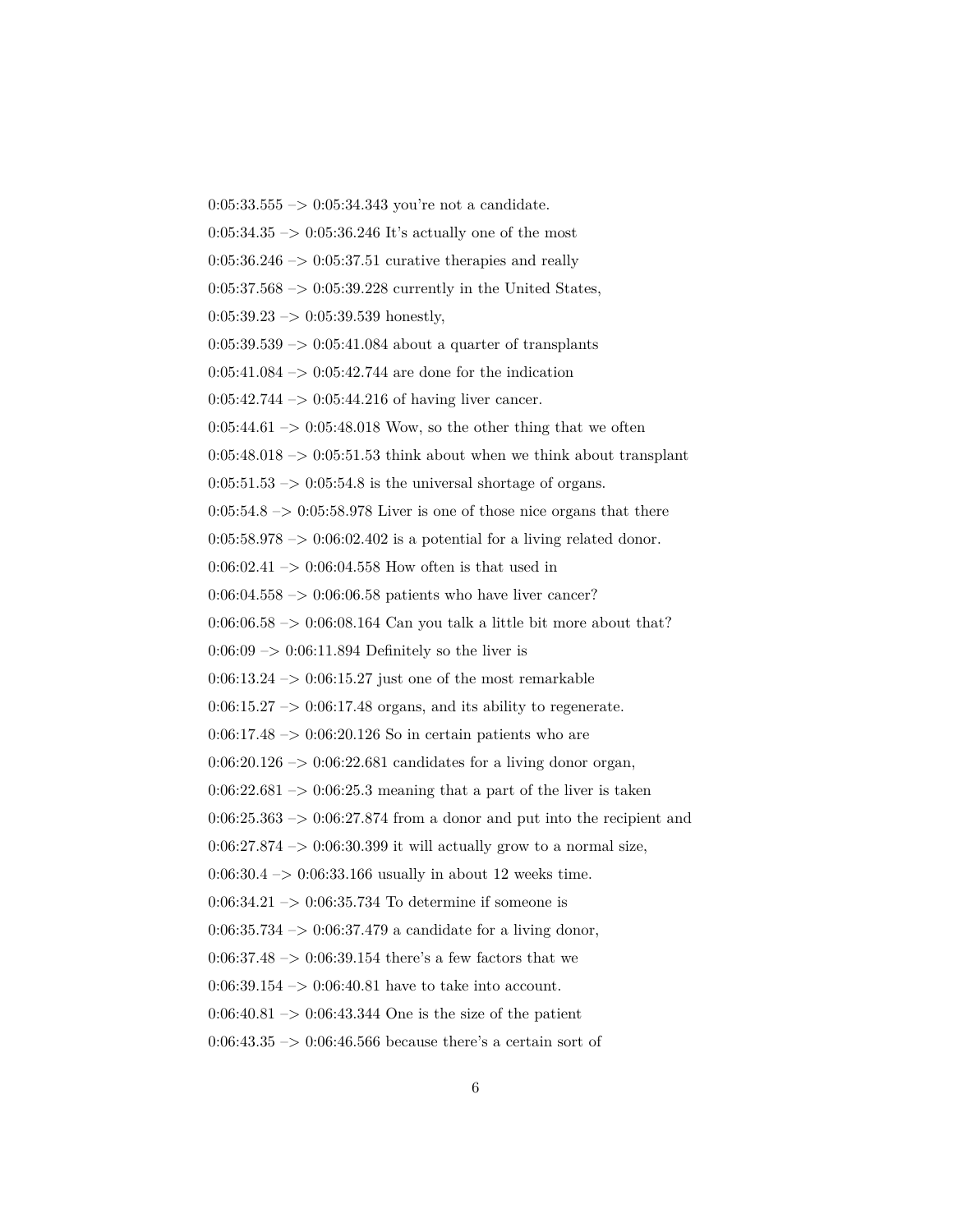$0:06:46.57 \rightarrow 0:06:48.994$  massive liver that you would need

 $0:06:48.994 \rightarrow 0:06:51.79$  to sufficiently

 $0:06:51.79 \rightarrow 0:06:54.157$  do its job in a person.

 $0:06:54.16 \rightarrow 0:06:56.566$  So if you're a really really

 $0:06:56.566 \rightarrow 0:06:58.74$  big guy or big girl,

 $0.06:58.74 \rightarrow 0.07:01.134$  your candidates might be limited.

 $0:07:01.14 \rightarrow 0:07:03.191$  You would really need someone who is

 $0:07:03.191 \rightarrow 0:07:05.199$  equally as tall or as large as you.

 $0:07:05.2 \rightarrow 0:07:06.62$  The second thing is,

 $0:07:06.62 \rightarrow 0:07:09.537$  if you're really incredibly sick and have a

 $0.07:09.537 \rightarrow 0.07:12.057$  lot of complications from your liver disease,

 $0:07:12.06 \rightarrow 0:07:14.324$  there's concern that you may not be able

 $0:07:14.324 \rightarrow 0:07:16.31$  to tolerate just a piece of an organ.

 $0:07:16.31 \rightarrow 0:07:18.215$  So it's actually something

 $0:07:18.215 \rightarrow 0:07:20.12$  that we use quite often,

 $0:07:22.042 \rightarrow 0:07:23.974$  and it varies based on programs and

 $0:07:23.974 \rightarrow 0:07:25.83$  how large the programs are,

 $0:07:25.83 \rightarrow 0:07:28.238$  but we definitely do a lot of

 $0:07:28.238 \rightarrow 0:07:30.548$  living donors in our center here,

 $0:07:30.55 \rightarrow 0:07:33.042$  and it's a really a great option

 $0:07:33.042 \rightarrow 0:07:35.16$  for a certain subset of patients.

0:07:36.12 –> 0:07:38.264 And tell us a little

 $0:07:38.264 \rightarrow 0:07:40.318$  bit more about how that works,

 $0:07:40.32 \rightarrow 0:07:43.414$  because I think that for many people

 $0:07:43.414 \rightarrow 0:07:46.48$  just the thought of having a relative

0:07:46.567  $\rightarrow$  0:07:49.983 or a loved one being diagnosed with

 $0:07:49.983 \rightarrow 0:07:52.11$  a potentially treatable cancer,

 $0:07:52.11 \rightarrow 0:07:53.58$  but that you can help with,

 $0:07:53.58 \rightarrow 0:07:57.188$  you can help give them a new life,

 $0:08:00.796 \rightarrow 0:08:04.204$  is really awesome in terms of the actual

 $0:08:04.204 \rightarrow 0:08:07.13$  benefit that you can provide,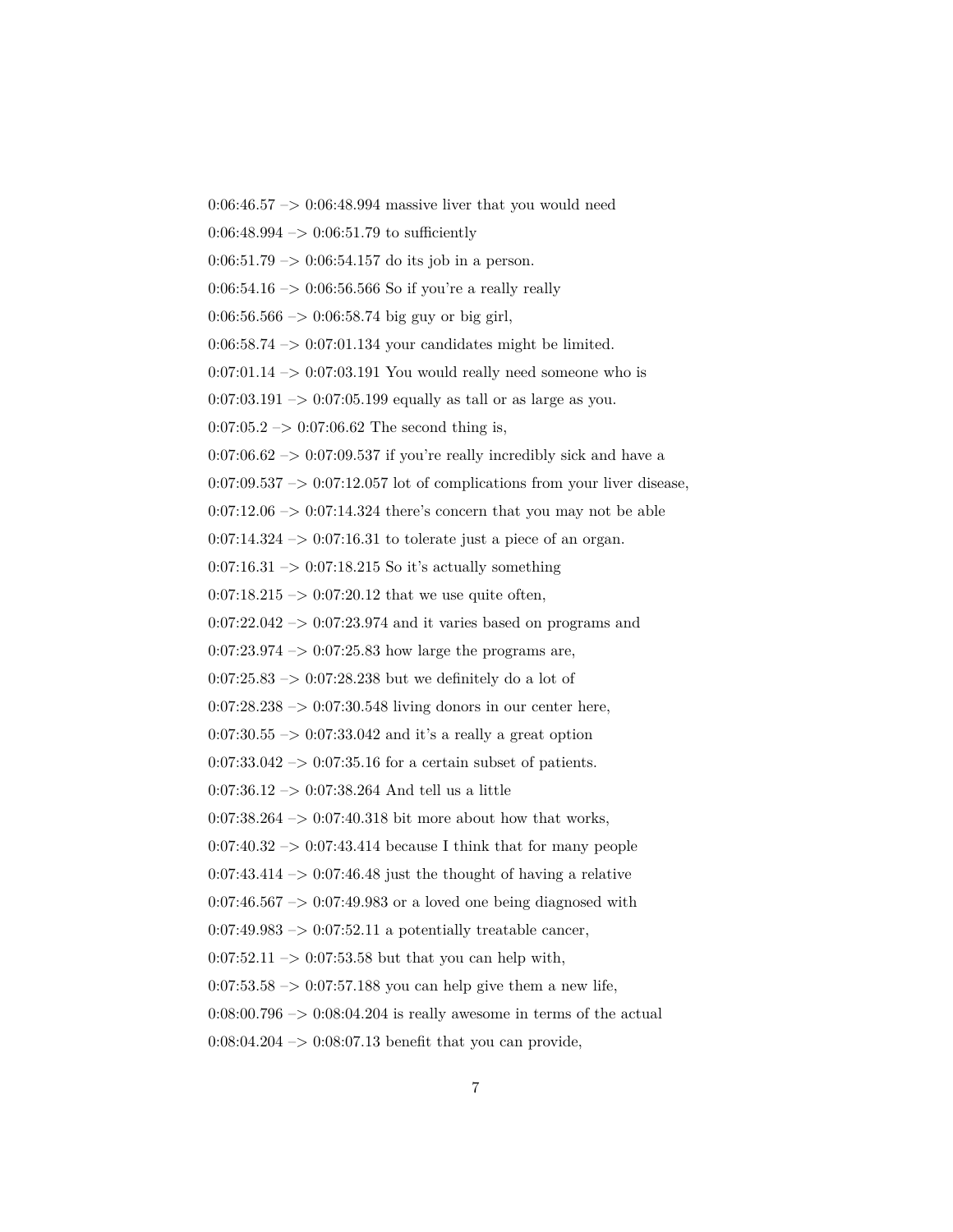$0:08:07.13 \rightarrow 0:08:09.14$  but people may have some  $0:08:09.14 \rightarrow 0:08:10.346$  questions about that.  $0.08:10.38 \rightarrow 0.08:13.604$  Yes, so it's definitely a pretty  $0:08:13.61 \rightarrow 0:08:15.746$  grueling process  $0:08:15.746 \rightarrow 0:08:18.792$  and the way that it works  $0:08:18.792 \rightarrow 0:08:20.978$  is once we determine that someone  $0:08:20.978 \rightarrow 0:08:23.246$  is ineligible as a transplant candidate,  $0:08:23.25 \rightarrow 0:08:25.497$  they're then open to have either relatives  $0:08:25.497 \rightarrow 0:08:28.103$  or even just altruistic  $0:08:28.103 \rightarrow 0:08:30.735$  donors that can call in and be screened  $0.08:30.735 \rightarrow 0.08:32.715$  to see if they're compatible and 0:08:32.72 –> 0:08:34.34 usually it starts with 0:08:34.34 –> 0:08:36.002 just looking at blood typing to  $0.08:36.002 \rightarrow 0.08:37.58$  see if there is a compatibility.  $0:08:37.58 \rightarrow 0:08:40.163$  The rejection is a little bit different  $0:08:40.163 \rightarrow 0:08:43.059$  in the liver compared to other organs, 0:08:43.06  $\rightarrow$  0:08:45.643 so it's nice in that there's not  $0:08:45.65 \rightarrow 0:08:47.81$  so many factors that have to be 0:08:47.81 –> 0:08:50.504 directly matched to be  $0:08:50.504 \rightarrow 0:08:52.3$  considered a compatible donor. 0:08:52.3  $\rightarrow$  0:08:53.872 But once we think that there's  $0.08:53.872 \rightarrow 0.08:55.9$  not going to be overt rejection,  $0:08:55.9 \rightarrow 0:08:58.108$  and that really comes down a lot of  $0:08:58.108 \rightarrow 0:09:00.678$  times to compatibility and blood typing.  $0.09:00.68 \rightarrow 0.09:03.2$  We have a very strict process  $0.09:03.2 \rightarrow 0.09:05.251$  to make sure that the donor itself  $0:09:05.251 \rightarrow 0:09:07.388$  is someone who would do very well  $0:09:07.388 \rightarrow 0:09:09.182$  going to surgery, that they have 0:09:09.244  $\rightarrow$  0:09:10.92 no underlying liver disease,  $0:09:10.92 \rightarrow 0:09:12.292$  and that ultimately we  $0.09:12.98 \rightarrow 0.09:15.345$  feel would essentially come out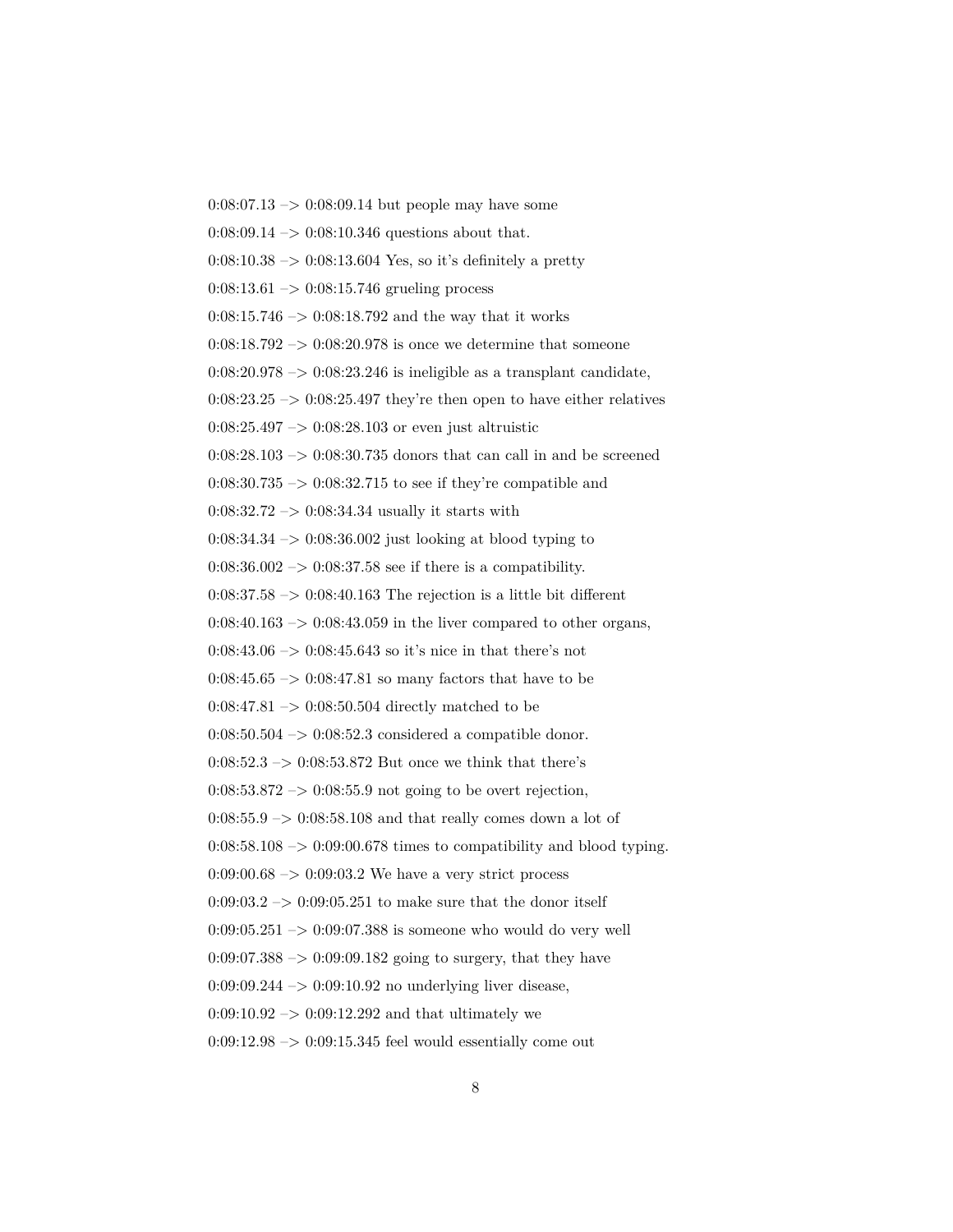$0:09:15.345 \rightarrow 0:09:18.228$  unscathed should they decide to go 0:09:18.228 –> 0:09:20.418 forth with donating their liver.  $0:09:20.42 \rightarrow 0:09:23.943$  It's extremely rare in general to have any  $0:09:23.943 \rightarrow 0:09:25.958$  type of rejection from incompatibility.  $0:09:25.96 \rightarrow 0:09:27.808$  Just because our ability to screen  $0:09:27.808 \rightarrow 0:09:30.016$  and make sure that blood types and 0:09:30.016  $\rightarrow$  0:09:31.84 things match is so great now,  $0:09:31.84 \rightarrow 0:09:34.726$  so that's not generally a major 0:09:34.73 –> 0:09:35.438 major concern,  $0.09:35.438 \rightarrow 0.09:37.916$  but there's a lot of strict processes  $0:09:37.916 \rightarrow 0:09:40.722$  in terms of making sure the size is  $0:09:40.722 \rightarrow 0:09:42.692$  appropriate that the recipient,  $0:09:42.692 \rightarrow 0:09:44.897$  whatever portion was donated,  $0:09:44.9 \rightarrow 0:09:47.516$  that that would be enough for the patient  $0.09:47.516 \rightarrow 0.09:50.49$  not to have what we call post operative  $0:09:50.49 \rightarrow 0:09:53.53$  liver failure or liver insufficiency.  $0:09:53.53 \rightarrow 0:09:56.344$  So I would say technology and our 0:09:56.344 –> 0:09:58.425 screening strategies are just so 0:09:58.425  $\rightarrow$  0:10:00.435 remarkable now that those  $0:10:00.435 \rightarrow 0:10:03.029$  factors are really very well detailed  $0:10:03.03 \rightarrow 0:10:05.07$  before we would proceed with any  $0:10:05.07 \rightarrow 0:10:07.52$  type of living donor liver transplant.  $0:10:08.51 \rightarrow 0:10:10.73$  And then after the transplant,  $0:10:10.73 \rightarrow 0:10:13.54$  does the recipient stay on  $0:10:13.54 \rightarrow 0:10:15.788$  immunosuppressive therapy for life?  $0:10:15.79 \rightarrow 0:10:16.92$  Or how does that work?  $0:10:18.2 \rightarrow 0:10:20.594$  Yeah, so there's variations  $0:10:20.594 \rightarrow 0:10:23.502$  in the quantity of immunosuppression  $0:10:23.502 \rightarrow 0:10:25.966$  in liver transplant recipients.  $0:10:25.97 \rightarrow 0:10:29.09$  Generally within a year after transplant  $0:10:29.09 \rightarrow 0:10:31.458$  you can get patients down to an extremely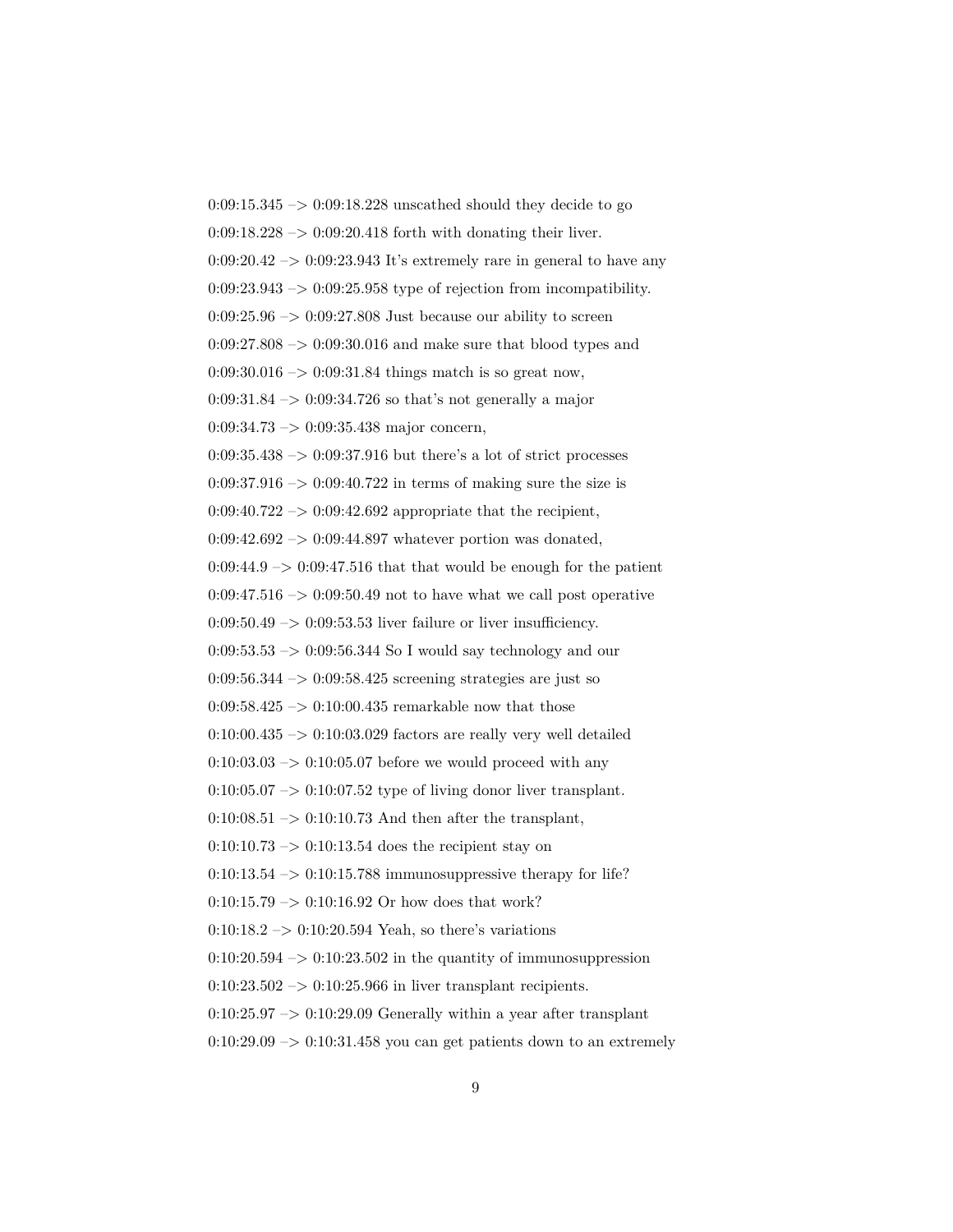$0:10:31.458 \rightarrow 0:10:33.646$  low level of immunosuppression which  $0.10:33.646 \rightarrow 0.10:35.561$  again is slightly different than  $0:10:35.561 \rightarrow 0:10:37.471$  other organs where rejection rates  $0:10:37.471 \rightarrow 0:10:40.322$  are much higher and it's interesting  $0:10:40.322 \rightarrow 0:10:43.038$  because there are certain reports  $0:10:43.038 \rightarrow 0:10:45.306$  of patients being able to completely  $0:10:45.306 \rightarrow 0:10:47.799$  come off of immunosuppression.  $0:10:47.8 \rightarrow 0:10:49.865$  And we've actually had a few patients  $0:10:49.865 \rightarrow 0:10:52.1$  within our center that we've done that on. 0:10:52.1 –> 0:10:53.666 It's a little bit higher risk,  $0:10:53.67 \rightarrow 0:10:56.197$  and it requires some more close monitoring,  $0:10:56.2 \rightarrow 0:10:58.84$  but I would say the vast majority of  $0:10:58.84 \rightarrow 0:11:01.391$  patients are usually on at least one  $0:11:01.391 \rightarrow 0:11:04.02$  medication for the duration of their life,  $0:11:04.02 \rightarrow 0:11:07.035$  but it's again incredibly low  $0:11:07.035 \rightarrow 0:11:09.47$  dose compared to the majority of  $0:11:09.47 \rightarrow 0:11:11.61$  other organ transplant recipients.  $0:11:12.34 \rightarrow 0:11:14.506$  And they quote cured?  $0:11:16.3 \rightarrow 0:11:17.461$  Yeah, so that's  $0:11:17.461 \rightarrow 0:11:20.17$  exactly the hope is  $0:11:20.252 \rightarrow 0:11:22.96$  that from liver transplant,  $0:11:22.96 \rightarrow 0:11:24.744$  you're essentially replacing the  $0:11:24.744 \rightarrow 0:11:27.568$  entire organ, and so whatever the  $0:11:27.568 \rightarrow 0:11:29.496$  etiology of that patients,  $0:11:29.5 \rightarrow 0:11:32.88$  liver diseases is essentially cured.  $0:11:32.88 \rightarrow 0:11:35.796$  Of course, there's a risk if  $0:11:35.796 \rightarrow 0:11:37.74$  patients redevelop viral infections,  $0:11:37.74 \rightarrow 0:11:40.022$  or if some of the risk factors  $0:11:40.022 \rightarrow 0:11:41.85$  that led initially to their  $0:11:41.85 \rightarrow 0:11:43.8$  liver disease are still present.  $0:11:43.8 \rightarrow 0:11:46.344$  And I think a lot in our population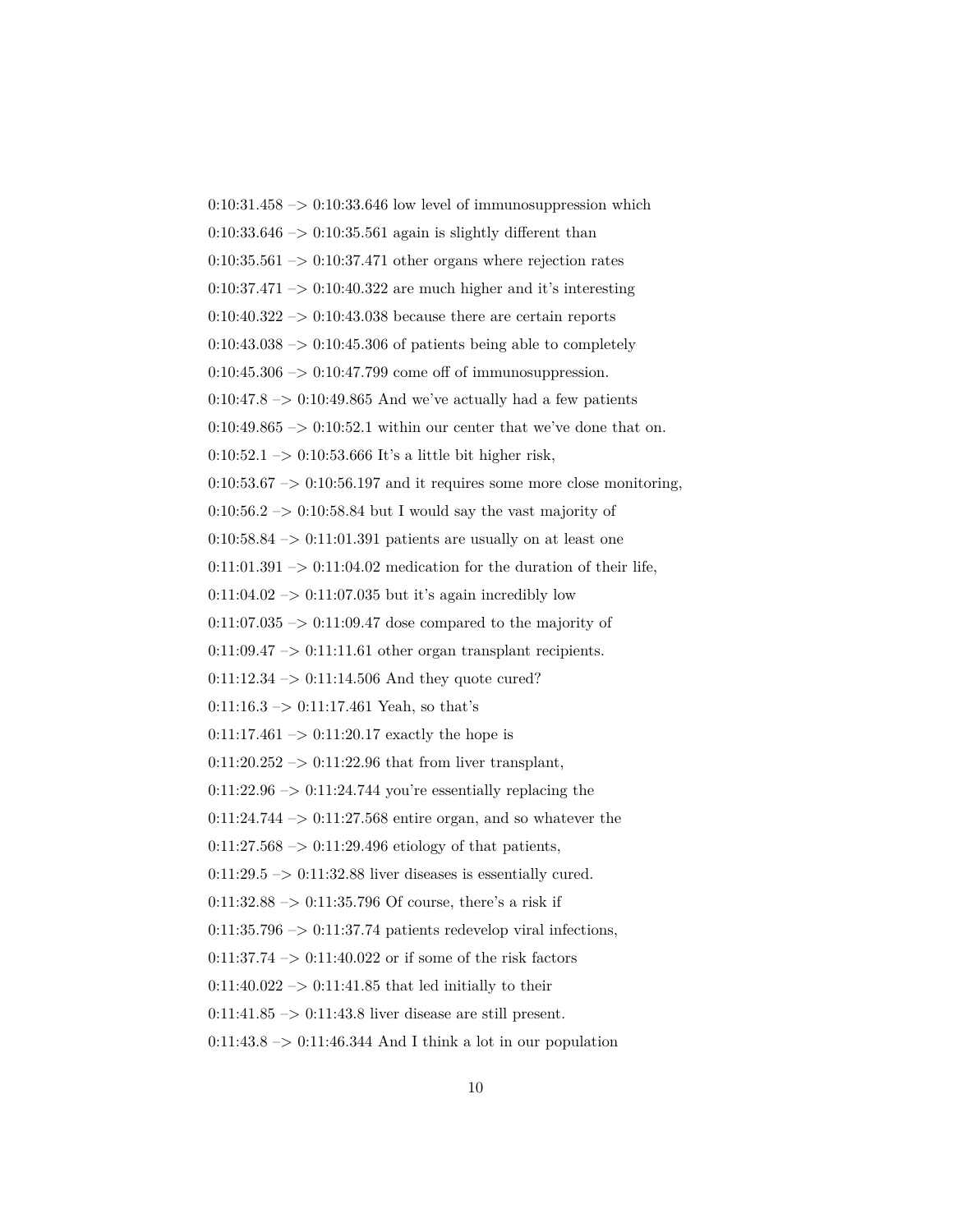$0:11:46.35 \rightarrow 0:11:48.672$  the common things are patients  $0:11:48.672 \rightarrow 0:11:50.81$  who develop fatty liver disease  $0:11:50.81 \rightarrow 0:11:52.609$  in the post transplant setting,  $0:11:52.61 \rightarrow 0:11:54.944$  if they continue to  $0:11:54.944 \rightarrow 0:11:56.5$  have diabetes or obesity,  $0:11:56.5 \rightarrow 0:11:57.924$  you can develop recurrent 0:11:57.924  $->$  0:11:59.348 disease in the organ.  $0:11:59.35 \rightarrow 0:12:02.795$  But if patients mitigate their risk  $0:12:02.795 \rightarrow 0:12:06.07$  factors and go on to live a healthy life,  $0:12:06.07 \rightarrow 0:12:07.715$  then yes, liver transplant is  $0:12:07.715 \rightarrow 0:12:09.83$  curative not only for the cancer,  $0:12:09.83 \rightarrow 0:12:11.755$  but again for the initial  $0:12:11.755 \rightarrow 0:12:13.295$  cause of their cirrhosis.  $0:12:14.19 \rightarrow 0:12:17.678$  And so for patients who have liver cancer  $0:12:17.68 \rightarrow 0:12:19.983$  is transplant one of the things that  $0:12:19.983 \rightarrow 0:12:22.548$  you think of first or do people have  $0:12:22.548 \rightarrow 0:12:25$  to kind of go through chemotherapy?  $0:12:25 \rightarrow 0:12:27.015$  At least in assessment of  $0:12:27.015 \rightarrow 0:12:29.03$  surgical resection and so on?  $0:12:29.03 \rightarrow 0:12:31.145$  Kind of the more commonplace  $0:12:31.145 \rightarrow 0:12:33.26$  cancer therapies before you think  $0:12:33.333 \rightarrow 0:12:35.413$  about transplant or is transplant  $0:12:35.413 \rightarrow 0:12:37.91$  something that is now first line?  $0:12:38.92 \rightarrow 0:12:41.285$  So it definitely is extremely  $0:12:41.285 \rightarrow 0:12:43.52$  independent on each patient's case.  $0:12:43.52 \rightarrow 0:12:48.02$  If we see a patient who has a single tumor,  $0:12:48.02 \rightarrow 0:12:50.02$  that's very small in size,  $0:12:50.02 \rightarrow 0:12:52.436$  and we think that we can cure them  $0:12:52.436 \rightarrow 0:12:54.016$  with a local resection, meaning,  $0:12:54.016 \rightarrow 0:12:56.609$  just cutting out a portion of that liver,  $0:12:56.61 \rightarrow 0:12:58.8$  that's generally the first line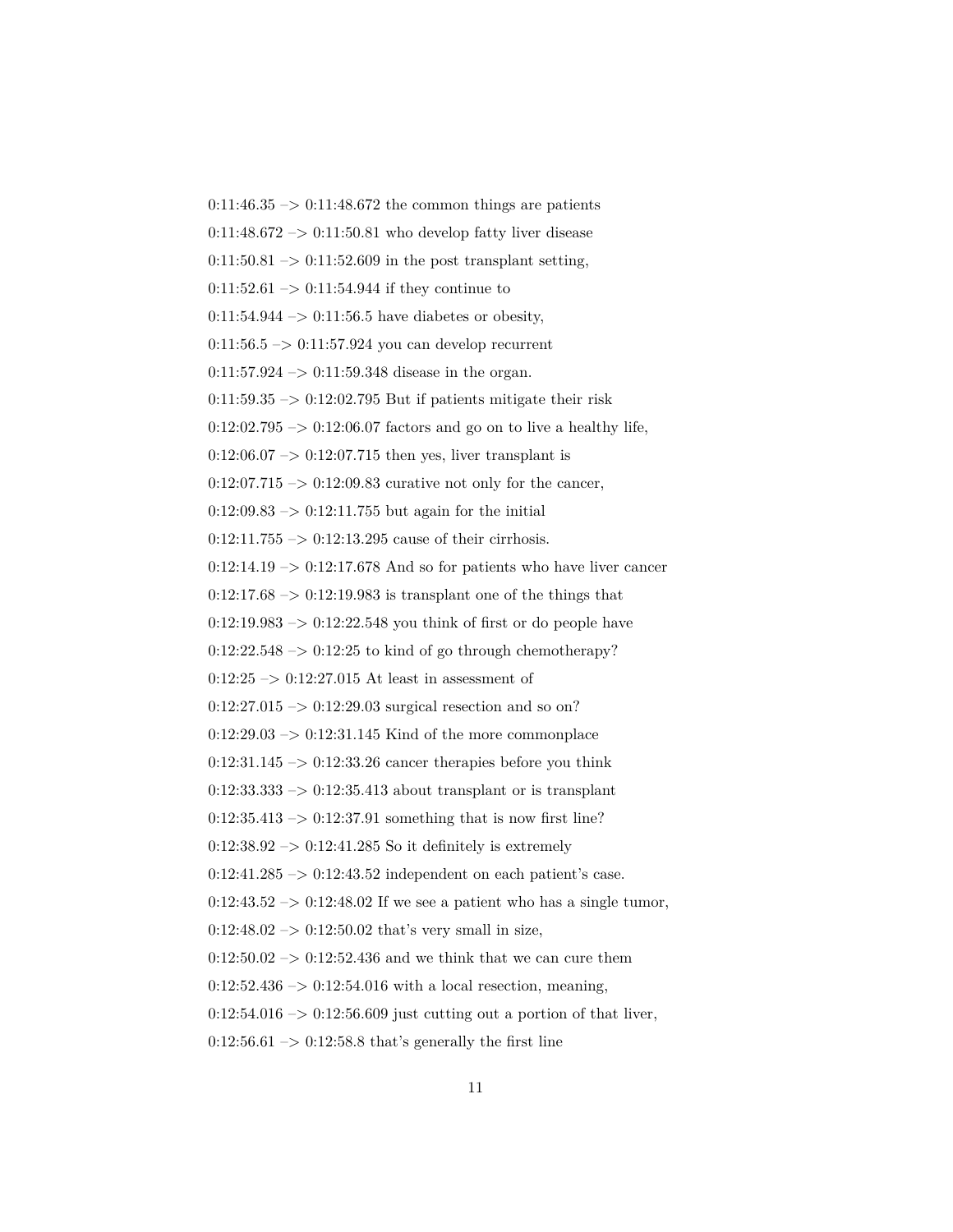$0:12:58.8 \rightarrow 0:13:01.49$  therapy that we would actually go to.  $0:13:01.49 \rightarrow 0:13:03.22$  In patients that have more  $0:13:03.22 \rightarrow 0:13:04.95$  advanced liver disease and other  $0:13:05.017 \rightarrow 0:13:06.837$  complications from their liver,  $0:13:06.84 \rightarrow 0:13:07.97$  if they develop a cancer  $0:13:07.97 \rightarrow 0:13:10.472$  on top of that, we know that a transplant  $0:13:10.472\ensuremath{\rightarrow} 0:13:12.407$  would cure both of those aspects,  $0:13:12.41 \rightarrow 0:13:15.45$  so I would not say it's often firstline,  $0:13:15.45 \rightarrow 0:13:17.592$  but it's a curative approach that we  $0:13:17.592 \rightarrow 0:13:19.798$  definitely have in the back of our heads  $0:13:19.8 \rightarrow 0:13:21.48$  for a subset of patients that  $0:13:21.48 \rightarrow 0:13:22.6$  would be good candidates.  $0:13:23.05 \rightarrow 0:13:25.096$  Terrific, we're going to learn  $0:13:25.096 \rightarrow 0:13:27.685$  a lot more about liver cancer and  $0:13:27.685 \rightarrow 0:13:29.615$  transplant hepatology right after we  $0:13:29.615 \rightarrow 0:13:32.579$  take a short break for a medical minute.  $0:13:32.58 \rightarrow 0:13:34.404$  Please stay tuned to learn more 0:13:34.404 –> 0:13:36.389 with my guest doctor Ariel Jaffe.  $0.13:37.09 \rightarrow 0.13:39.05$  Funding for Yale Cancer Answers 0:13:39.05 –> 0:13:41.01 comes from AstraZeneca, dedicated  $0:13:41.074 \rightarrow 0:13:42.944$  to advancing options and providing  $0:13:42.944 \rightarrow 0:13:45.3$  hope for people living with cancer.  $0:13:45.3 \rightarrow 0:13:50.88$  More information at AstraZeneca Dash us.com.  $0:13:50.88 \rightarrow 0:13:52.752$  Genetic testing can be useful for  $0:13:52.752 \rightarrow 0:13:54.585$  people with certain types of cancer  $0:13:54.585 \rightarrow 0:13:56.433$  that seem to run in their families.  $0:13:56.44 \rightarrow 0:13:58.948$  Genetic counseling is a process that  $0:13:58.948 \rightarrow 0:14:01.084$  includes collecting a detailed personal  $0:14:01.084 \rightarrow 0:14:03.835$  and family history or risk assessment and  $0:14:03.835 \rightarrow 0:14:06.38$  a discussion of genetic testing options.  $0.14:06.38 \rightarrow 0.14:09.052$  Only about 5 to 10% of all cancers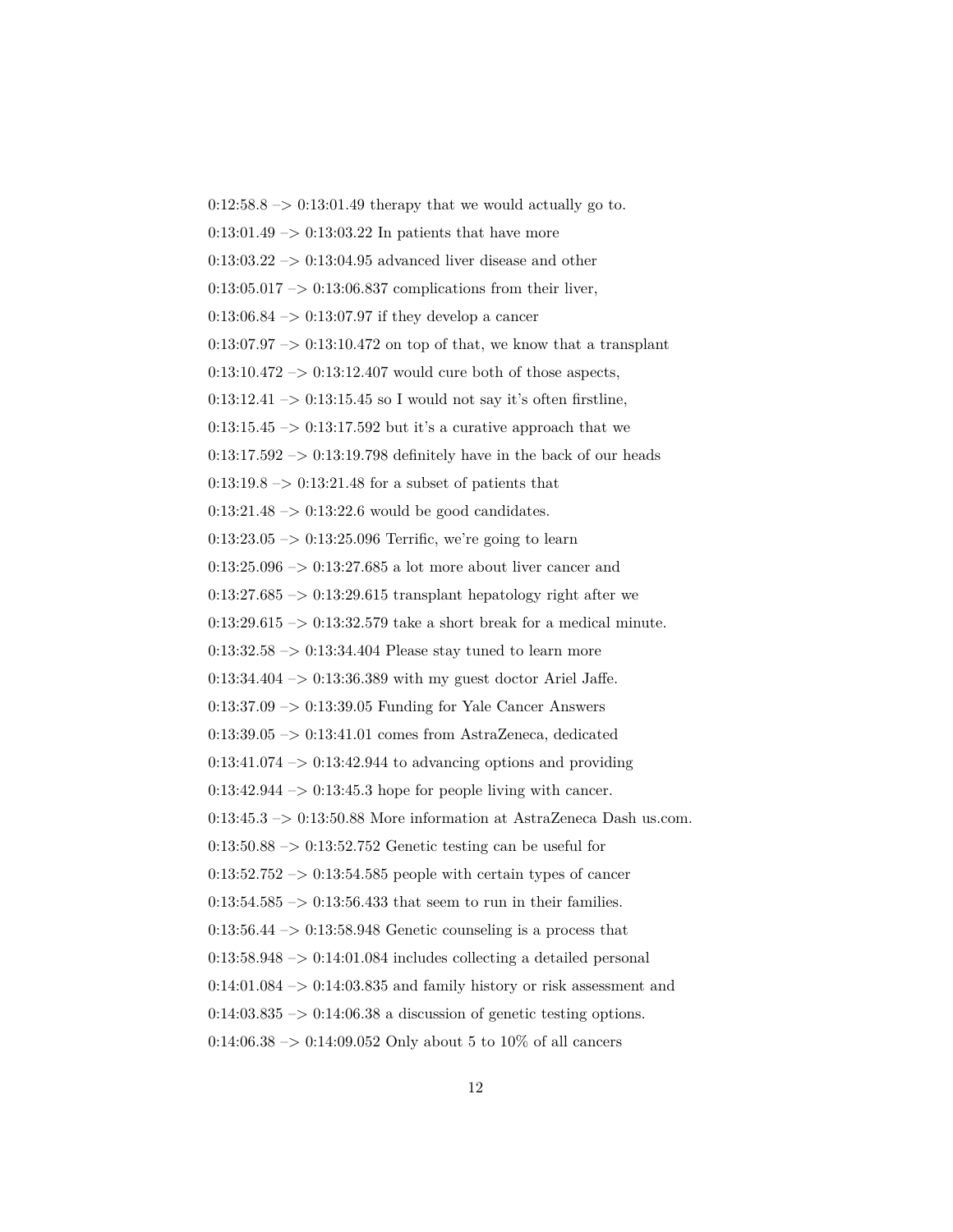$0:14:09.052 \rightarrow 0:14:10.976$  are inherited, and genetic testing  $0:14:10.976 \rightarrow 0:14:13.036$  is not recommended for everyone.  $0:14:13.04 \rightarrow 0:14:15.38$  Individuals who have a personal and  $0:14:15.38 \rightarrow 0:14:17.464$  or family history that includes  $0:14:17.464 \rightarrow 0:14:19.709$  cancer at unusually early ages,  $0:14:19.71 \rightarrow 0:14:20.376$  multiple relatives  $0.14:20.376 \rightarrow 0.14:22.707$  on the same side of the family  $0:14:22.707 \rightarrow 0:14:24.07$  with the same cancer,  $0:14:24.07 \rightarrow 0:14:25.93$  more than one diagnosis of  $0:14:25.93 \rightarrow 0:14:27.79$  cancer in the same individual,  $0:14:27.79 \rightarrow 0:14:30.597$  rare cancers or a family history of a  $0:14:30.597 \rightarrow 0:14:32.912$  known altered cancer predisposing gene  $0:14:32.912 \rightarrow 0:14:36.026$  could be candidates for genetic testing.  $0:14:36.03 \rightarrow 0:14:38.095$  Resources for genetic counseling and  $0:14:38.095 \rightarrow 0:14:40.16$  testing are available at federally  $0:14:40.222 \rightarrow 0:14:41.443$  designated comprehensive cancer  $0:14:41.443 \rightarrow 0:14:43.885$  centers such as Yale Cancer Center 0:14:43.885 –> 0:14:45.868 and at Smilow Cancer Hospital.  $0.14:45.87 \rightarrow 0.14:48.95$  More information is available at  $0:14:48.95 \rightarrow 0:14:50.546$  yalecancercenter.org. You're listening 0:14:50.546 –> 0:14:52.674 to Connecticut Public Radio. 0:14:52.68 –> 0:14:53.16 Welcome  $0:14:53.17 \rightarrow 0:14:55.11$  back to Yale Cancer Answers.  $0:14:55.11 \rightarrow 0:14:58.017$  This is doctor Anees Chagpar and I'm joined  $0:14:58.017 \rightarrow 0:15:00.367$  tonight by my guest doctor Ariel Jaffe.  $0:15:00.37 \rightarrow 0:15:03.196$  We're talking about patients with liver  $0:15:03.196 \rightarrow 0:15:06.052$  cancer, and before the break we talked  $0:15:06.052 \rightarrow 0:15:08.68$  about the whole aspect of transplant  $0:15:08.68 \rightarrow 0:15:11.56$  as a potential curative modality for  $0:15:11.56 \rightarrow 0:15:14.126$  patients with liver cancer. But Ariel,  $0:15:14.126 \rightarrow 0:15:16.35$  just as we were heading to the break,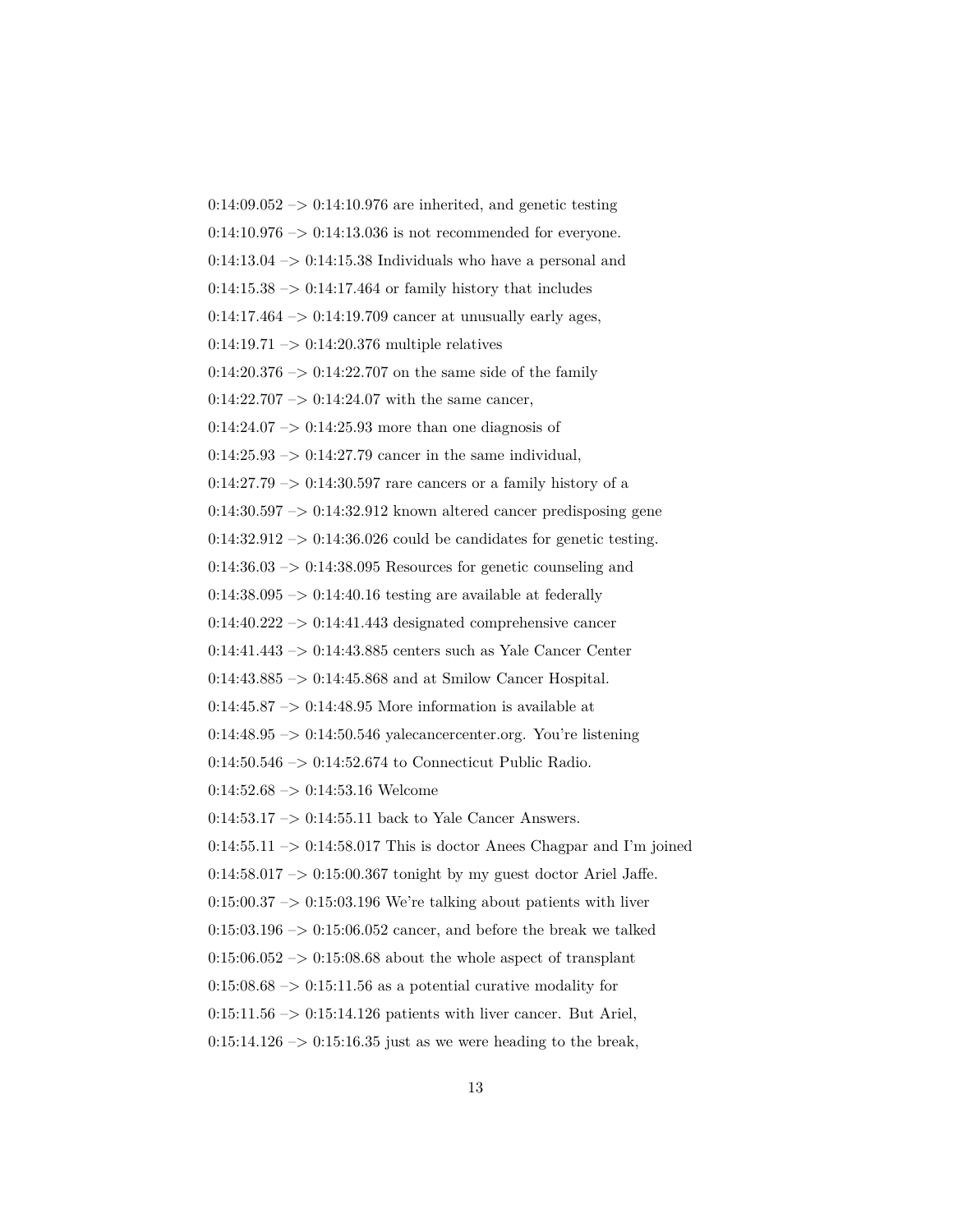$0:15:16.35 \rightarrow 0:15:18.018$  you mentioned that there are a  $0:15:18.018 \rightarrow 0:15:20.092$  lot of other things that go into  $0:15:20.092 \rightarrow 0:15:21.904$  thinking about liver cancer as well,  $0:15:21.91 \rightarrow 0:15:23.52$  so I wanted to take a step back  $0:15:23.52 \rightarrow 0:15:26.236$  and talk a little bit about  $0:15:26.24 \rightarrow 0:15:28.879$  how common is liver cancer?  $0:15:29.81 \rightarrow 0:15:32.687$  Primary liver cancer is actually  $0:15:32.687 \rightarrow 0:15:34.939$  a quite significant global burden.  $0:15:34.94 \rightarrow 0:15:37.072$  There's over 800,000 new  $0:15:37.072 \rightarrow 0:15:39.204$  cases diagnosed each year,  $0:15:39.21 \rightarrow 0:15:41.24$  and actually in the US in particular,  $0:15:41.24 \rightarrow 0:15:43.09$  it's the fastest increasing cause  $0:15:43.09 \rightarrow 0:15:45.435$  of cancer and the fastest increasing  $0:15:45.435 \rightarrow 0:15:47.58$  cause of cancer related death.  $0:15:47.58 \rightarrow 0:15:49.897$  When we talk about  $0:15:49.897 \rightarrow 0:15:52.012$  primary liver cancer we mean cancer  $0:15:52.012 \rightarrow 0:15:53.762$  that has originated and developed  $0:15:53.762 \rightarrow 0:15:56.127$  in the liver from the beginning.  $0:15:56.13 \rightarrow 0:15:58.605$  There are two main types that we think about,  $0:15:58.61 \rightarrow 0:16:00.488$  so hepatocellular carcinoma, 0:16:00.488 –> 0:16:03.618 probably accounts for 80 to  $0.16:03.618 \rightarrow 0.16:05.63490\%$  of primary liver cancer,  $0:16:05.634 \rightarrow 0:16:08.156$  but another common type that we see  $0:16:08.156 \rightarrow 0:16:10.454$  that often develops in patients with  $0.16:10.454 \rightarrow 0.16:12.518$  chronic liver disease is something  $0:16:12.518 \rightarrow 0:16:13.796$  called cholangiocarcinoma and  $0:16:13.796 \rightarrow 0:16:16.198$  that arises in the biliary cells,  $0:16:16.198 \rightarrow 0:16:17.806$  and these are the cells that line  $0:16:17.806 \rightarrow 0:16:19.933$  the little lakes  $0:16:19.933 \rightarrow 0:16:21.513$  and channels within the liver  $0:16:21.52 \rightarrow 0:16:23.697$  that sort of drain and modify the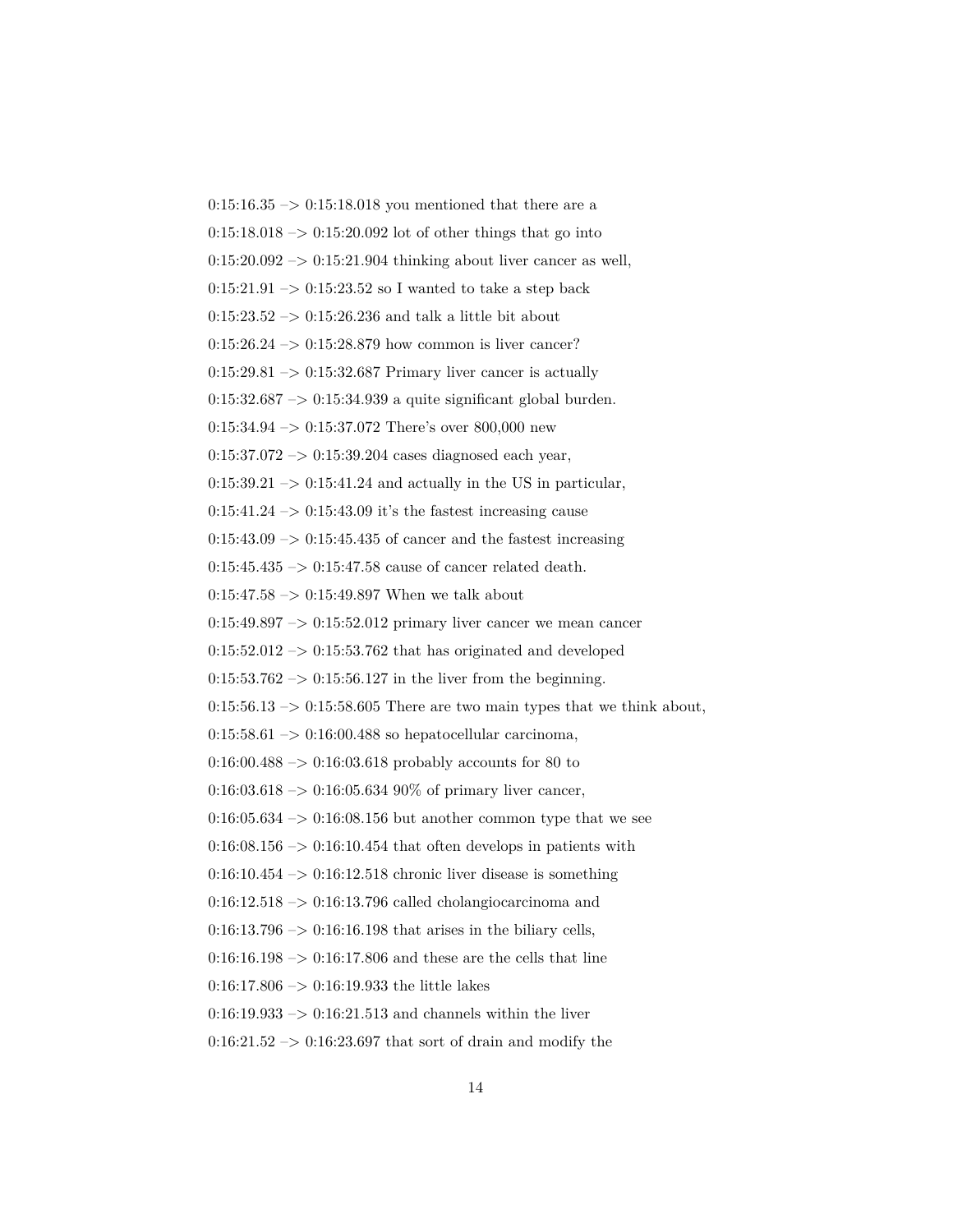$0:16:25.41 \rightarrow 0:16:26.136$  called bile.  $0:16:26.136 \rightarrow 0:16:28.314$  When you think about  $0:16:28.314 \rightarrow 0:16:29.55$  secondary liver cancer,  $0:16:29.55 \rightarrow 0:16:31.314$  a lot of times what we're talking  $0:16:31.314 \rightarrow 0:16:32.5$  about is metastatic disease,  $0:16:32.5 \rightarrow 0:16:35.92$  so cancer that may have spread to the liver,  $0:16:35.92 \rightarrow 0:16:37.95$  but that's really treated and  $0:16:37.95 \rightarrow 0:16:39.168$  managed extremely differently  $0:16:39.168 \rightarrow 0:16:40.769$  than primary liver cancer.  $0:16:41.91 \rightarrow 0:16:43.71$  And so that's really fascinating. 0:16:43.71 –> 0:16:45.582 I didn't realize that liver  $0:16:45.582 \rightarrow 0:16:47.942$  cancer in the United States was the  $0:16:47.942 \rightarrow 0:16:50.036$  the fastest growing in terms of  $0.16:50.036 \rightarrow 0.16:52.641$  incidence and mortality. Why is that?  $0:16:52.641 \rightarrow 0:16:55.263$  What are the risk factors that  $0:16:55.263 \rightarrow 0:16:58.138$  predispose to liver cancer that  $0.16:58.138 \rightarrow 0.17:00.488$  are factoring into this equation?  $0:17:00.49 \rightarrow 0:17:02.098$  Or is it the risk factors?  $0:17:02.78 \rightarrow 0:17:04.929$  Yes, so there's definitely been a shift  $0:17:04.929 \rightarrow 0:17:07.665$  sort of in the risk factors globally where  $0:17:07.665 \rightarrow 0:17:10.216$  prior the major causes of liver disease  $0:17:10.216 \rightarrow 0:17:12.792$  used to really be chronic viral disease.  $0:17:12.8 \rightarrow 0:17:15.24$  And mainly we're talking about  $0:17:15.24 \rightarrow 0:17:17.91$  chronic hepatitis B and hepatitis C,  $0:17:17.91 \rightarrow 0:17:20.31$  but with the ability to treat  $0:17:20.31 \rightarrow 0:17:22.899$  hepatitis C and control hepatitis B,  $0:17:22.9 \rightarrow 0:17:26.68$  and even prevent that with vaccinations  $0:17:26.68 \rightarrow 0:17:28.24$  really in the Western world,  $0:17:28.24 \rightarrow 0:17:30.744$  what we're seeing as the major cause of  $0:17:30.744 \rightarrow 0:17:33.028$  liver disease is definitely what we call

 $0.16:23.697 \rightarrow 0.16:25.41$  substance that the liver makes,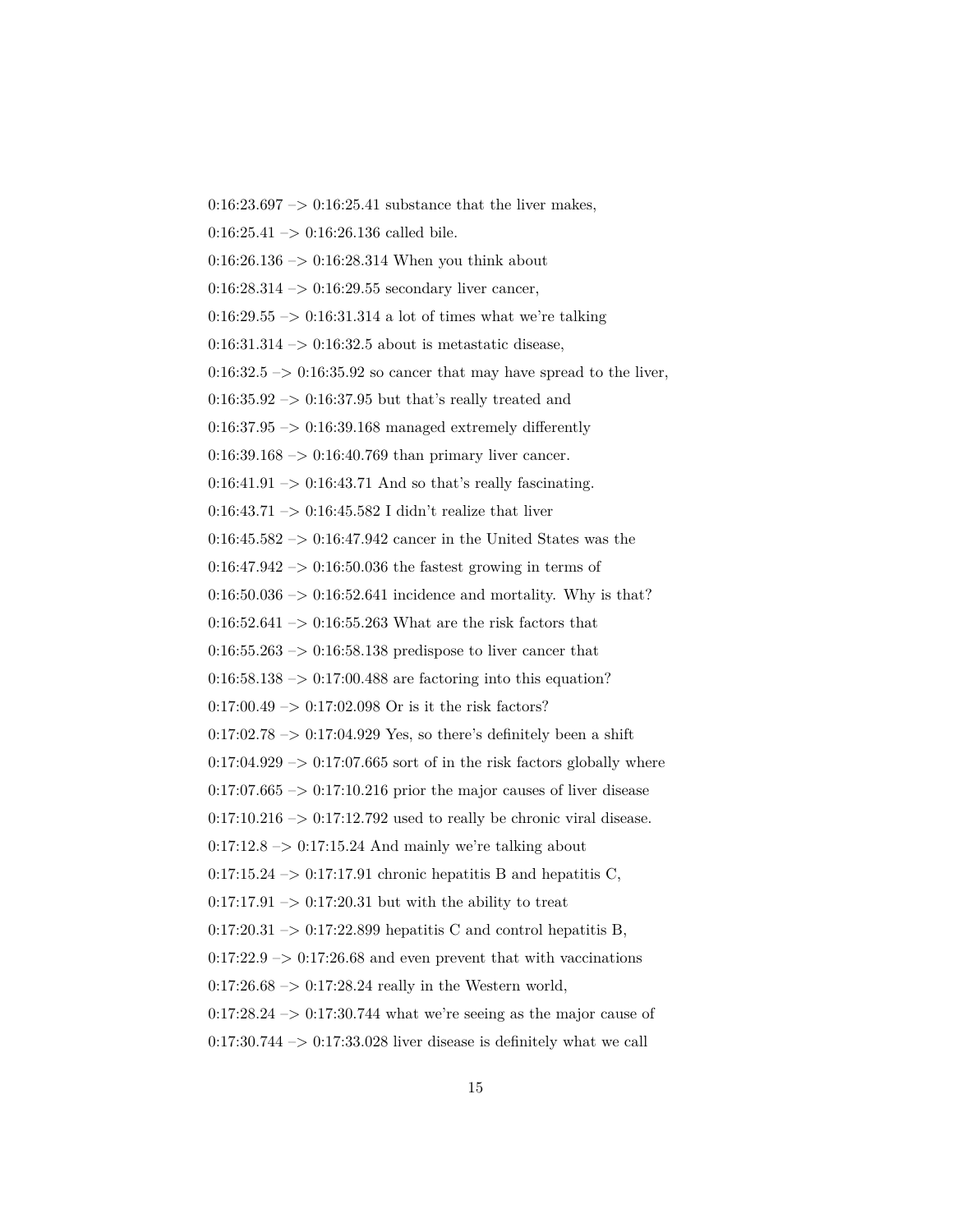$0:17:33.03 \rightarrow 0:17:35.66$  Fatty liver disease or non-alcoholic

0:17:35.66 –> 0:17:38.284 fatty liver disease, and

 $0:17:38.284 \rightarrow 0:17:42.419$  as we see a rise in the obesity epidemic,

 $0:17:42.42 \rightarrow 0:17:45.381$  we're seeing more and more patients that

 $0:17:45.381 \rightarrow 0:17:47.479$  develop complications such as diabetes,

 $0:17:47.48 \rightarrow 0:17:50.26$  high cholesterol,

 $0:17:50.26 \rightarrow 0:17:51.556$  central adiposity,

 $0:17:51.556 \rightarrow 0:17:53.176$  meaning

 $0:17:53.18 \rightarrow 0:17:55.288$  a lot of belly fat, which is inflammatory

 $0:17:55.288 \rightarrow 0:17:58.2$  bad fat that the body does not like,

 $0:17:58.2 \rightarrow 0:18:00.16$  and high blood pressure.

 $0:18:01.14 \rightarrow 0:18:03.1$  As we're seeing more patients

 $0:18:03.1 \rightarrow 0:18:04.276$  develop those complications,

 $0:18:04.28 \rightarrow 0:18:05.93$  we're seeing a rise in the

 $0.18:05.93 \rightarrow 0.18:07.47$  incidence of fatty liver disease.

 $0:18:07.75 \rightarrow 0:18:10.63$  It is certainly true that there's just

 $0:18:10.63 \rightarrow 0:18:13.621$  this exponential rise in obesity in

 $0:18:13.621 \rightarrow 0:18:16.638$  America and in the world quite frankly.

 $0.18:16.64 \rightarrow 0.18:21.049$  So let me ask you this, is it possible

 $0:18:21.049 \rightarrow 0:18:24.096$  to reverse that, if you lose weight,

 $0:18:24.096 \rightarrow 0:18:26.847$  do you reduce your risk of fatty

 $0:18:26.847 \rightarrow 0:18:29.577$  liver and therefore reduce your

0:18:29.577 –> 0:18:31.761 risk of hepatocellular carcinoma?

 $0:18:32.53 \rightarrow 0:18:34.306$  Absolutely,

 $0.18:34.306 \rightarrow 0.18:36.082$  generally when patients have

 $0:18:36.082 \rightarrow 0:18:38.199$  developed cirrhosis which is really

 $0:18:38.199 \rightarrow 0:18:40.139$  advanced scarring within the liver,

 $0:18:40.14 \rightarrow 0:18:42.508$  we do say that you can't

 $0.18:42.508 \rightarrow 0.18:44.249$  reverse completely to having

 $0:18:44.25 \rightarrow 0:18:45.342$  a normal healthy liver,

 $0:18:45.342 \rightarrow 0:18:47.34$  but for a lot of patients who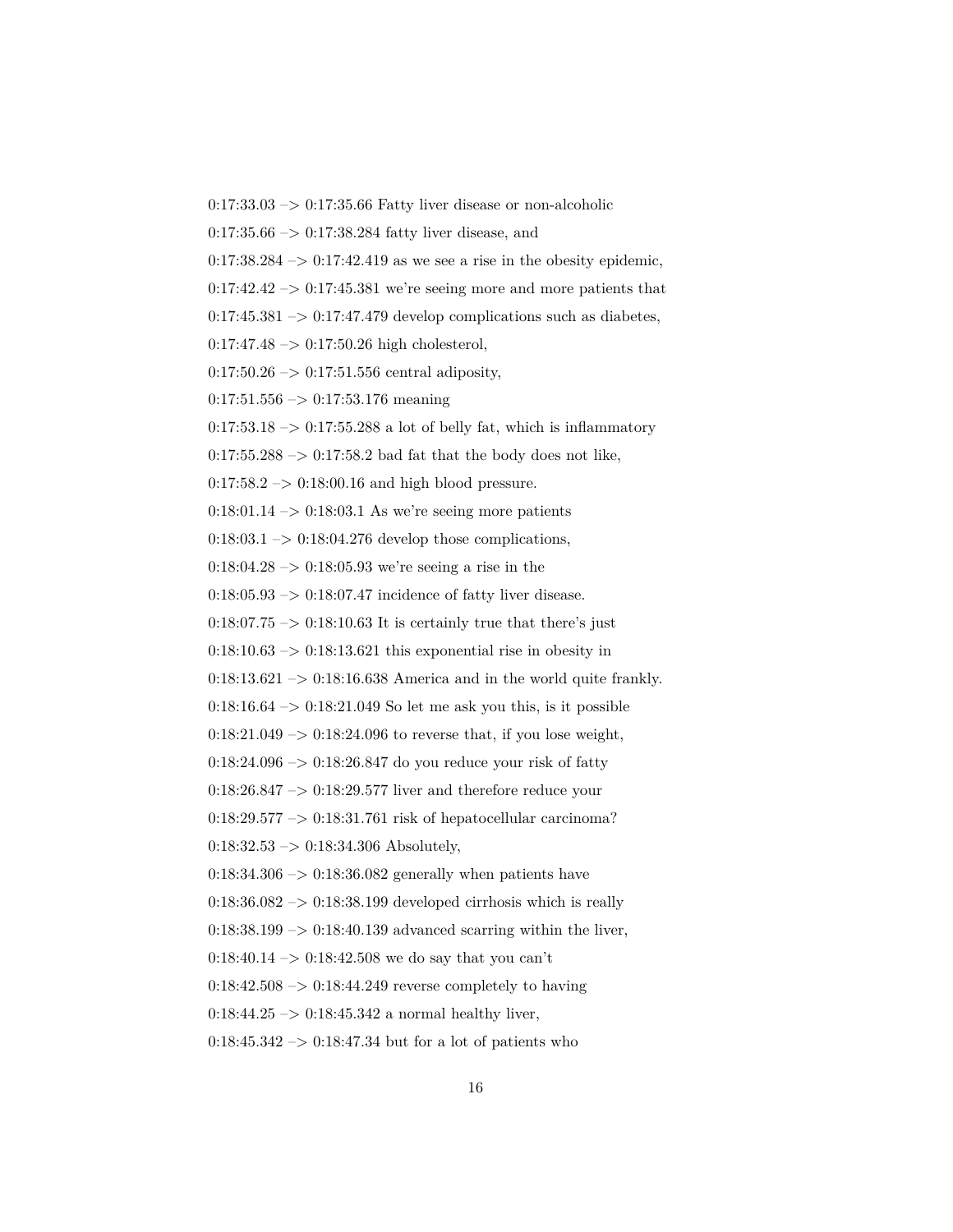$0:18:47.34 \rightarrow 0:18:48.825$  are not quite yet cirrhotic,  $0:18:48.83 \rightarrow 0:18:51.87$  or who may be cirrhotic but have active,  $0:18:51.87 \rightarrow 0:18:54.11$  ongoing inflammation, which is a 0:18:54.11 –> 0:18:55.994 big risk factor for  $0.18:55.994 \rightarrow 0.18:57.25$  the development of cancer,  $0:18:57.25 \rightarrow 0:19:00.26$  you can absolutely reduce the risk of  $0:19:00.26 \rightarrow 0:19:02.52$  developing complications from liver disease,  $0:19:02.52 \rightarrow 0:19:04.8$  and the development of liver cancer.  $0:19:04.8 \rightarrow 0:19:08.349$  So in particular for fatty liver disease,  $0.19:08.35 \rightarrow 0.19:10.78$  really the only kind of approved  $0:19:10.78 \rightarrow 0:19:13.43$  therapy at this time is the 0:19:13.43 –> 0:19:15.318 recommendation to lose weight. 0:19:15.32  $\rightarrow$  0:19:18.143 And generally we say 5 to 10% of  $0:19:18.143 \rightarrow 0:19:20.458$  weight loss has been associated  $0:19:20.458 \rightarrow 0:19:22.31$  with reduction in inflammation  $0:19:22.385 \rightarrow 0:19:24.875$  reduction in scarring of the liver,  $0.19:24.88 \rightarrow 0.19:26.61$  and even reduction in the  $0:19:26.61 \rightarrow 0:19:28.34$  potential to develop liver cancer.  $0.19:28.34 \rightarrow 0.19:30.628$  And it's why we like to really tell  $0:19:30.628 \rightarrow 0:19:32.779$  patients that a lot of the risk factors  $0:19:32.78 \rightarrow 0:19:34.742$  to develop liver disease and liver  $0.19:34.742 \rightarrow 0.19:36.05$  cancer are really preventable. 0:19:36.22 –> 0:19:39.79 And you see and  $0:19:39.887 \rightarrow 0:19:43.84$  treat patients with liver disease who may  $0.19:43.84 \rightarrow 0.19:46.815$  be at risk of developing liver cancer,  $0.19:46.82 \rightarrow 0.19:49.268$  and you also see patients who  $0:19:49.268 \rightarrow 0:19:50.9$  have developed liver cancer.  $0:19:50.9 \rightarrow 0:19:52.817$  You know if you tell them to lose weight,  $0.19:52.82 \rightarrow 0.19:56.918$  that's often easier said than done.  $0:19:56.92 \rightarrow 0:19:58.93$  Are there any specific recommendations  $0:19:58.93 \rightarrow 0:20:00.538$  that you give patients?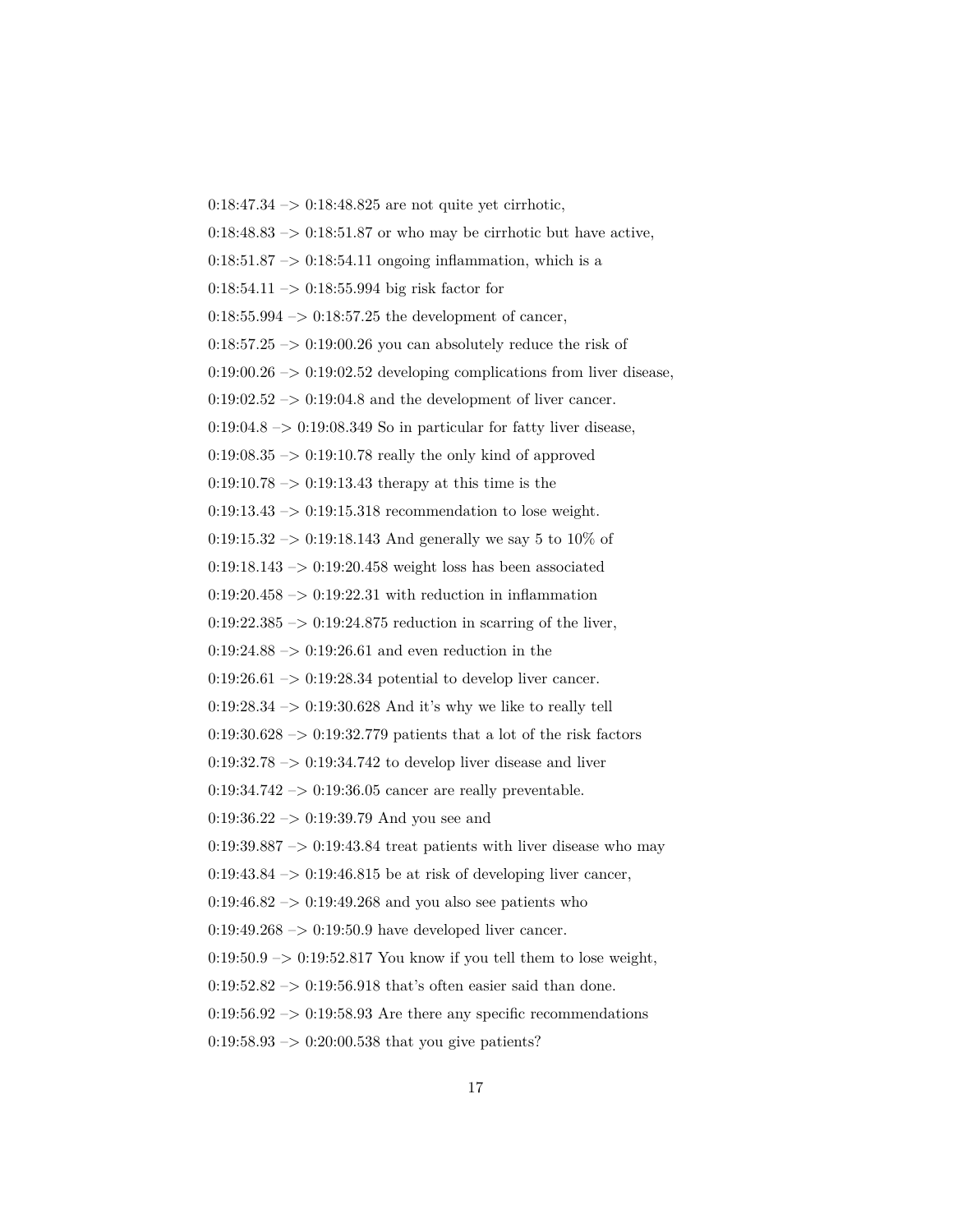$0:20:00.54 \rightarrow 0:20:02.878$  I'm just thinking that our listeners

 $0:20:02.88 \rightarrow 0:20:04.092$  might be thinking, yeah,

0:20:04.092 -> 0:20:07.6 I'd love to lose 5 to 10% of my body weight.

 $0:20:07.6 \rightarrow 0:20:09.73$  How exactly do I do that?

 $0:20:10.35 \rightarrow 0:20:12.282$  Yeah, so it is definitely

 $0:20:12.282 \rightarrow 0:20:13.57$  easier said than done,

 $0:20:13.57 \rightarrow 0:20:15.73$  and I think especially in the COVID era

 $0:20:15.73 \rightarrow 0:20:18.28$  where a lot of people were really

 $0:20:18.28 \rightarrow 0:20:19.738$  confined to their home,

 $0:20:19.74 \rightarrow 0:20:21.906$  it's been an even bigger challenge,

 $0:20:21.91 \rightarrow 0:20:24.278$  so oftentimes what I say to patients is,

 $0:20:24.28 \rightarrow 0:20:26.248$  we kind of go through what

 $0:20:26.248 \rightarrow 0:20:28.137$  they're eating and their physical activity.

0:20:28.14 –> 0:20:30.168 And sometimes their food choices.

 $0:20:30.17 \rightarrow 0:20:31.78$  They may think that they're eating healthy,

 $0:20:31.78 \rightarrow 0:20:34.202$  but when we actually breakdown the calories

 $0:20:34.202 \rightarrow 0:20:36.758$  or the amount of sugar they're eating,

 $0:20:36.76 \rightarrow 0:20:39.345$  it's a lot more than they're aware of so

 $0:20:39.345 \rightarrow 0:20:40.32$  off the bat,

 $0:20:40.32 \rightarrow 0:20:42.703$  I always offer patients to speak with

 $0:20:42.703 \rightarrow 0:20:45.258$  nutrition because I think to have someone

 $0:20:45.258 \rightarrow 0:20:48.309$  hold you accountable and really go through

 $0:20:48.31 \rightarrow 0:20:51.187$  the target of each food

 $0:20:51.187 \rightarrow 0:20:53.48$  group and macro and micro nutrients

 $0:20:53.48 \rightarrow 0:20:55.657$  you should be hitting is very helpful.

 $0:20:55.66 \rightarrow 0:20:57.832$  We also have specific fatty liver

 $0:20:57.832 \rightarrow 0:21:00.18$  clinics and weight loss clinics here,

 $0:21:00.18 \rightarrow 0:21:02.31$  so there are definitely patients

 $0:21:02.31 \rightarrow 0:21:04.608$  even if they're dieting or exercising,

 $0:21:04.61 \rightarrow 0:21:06.746$  they're just really stuck in this

 $0:21:06.746 \rightarrow 0:21:08.519$  challenging place and they can't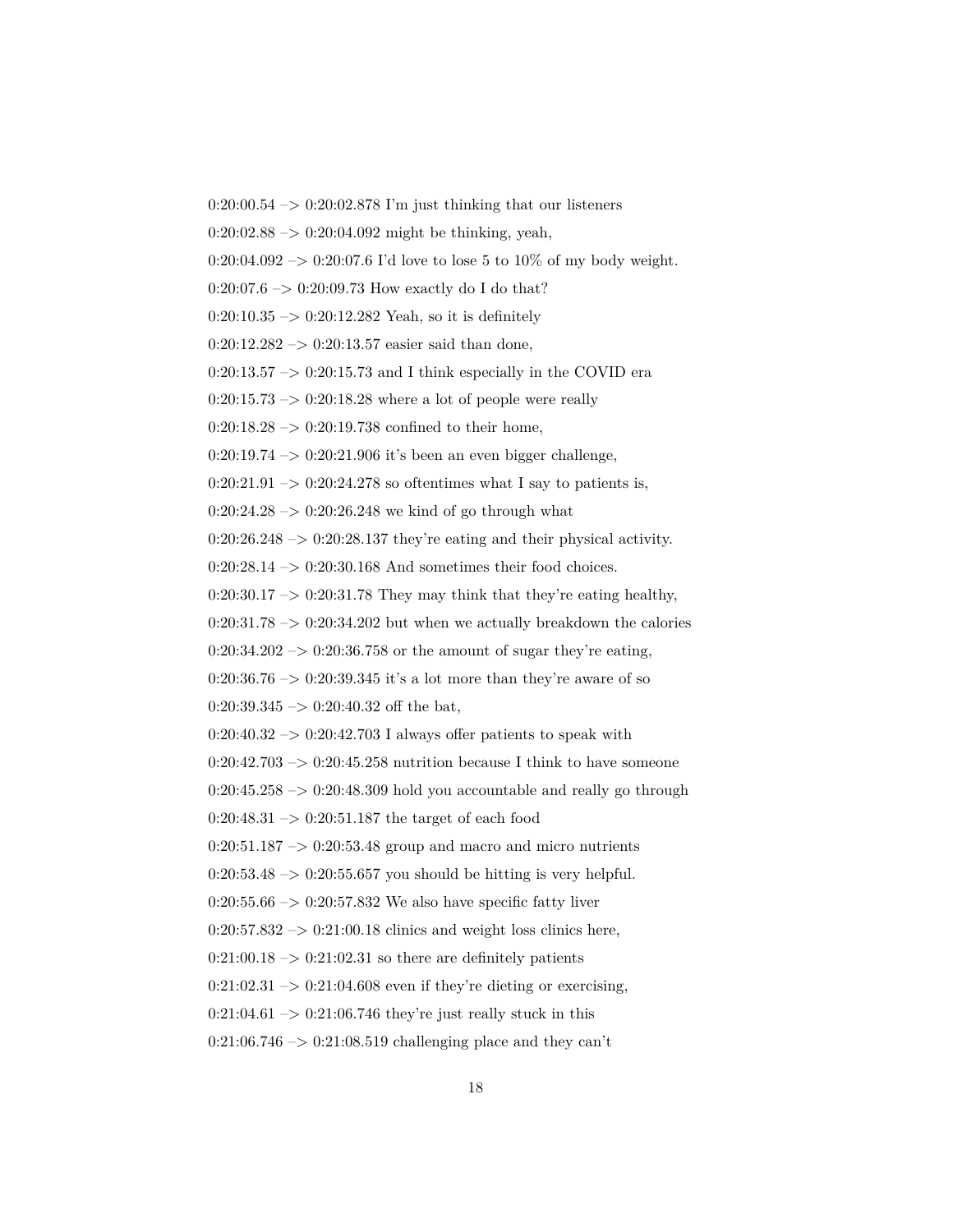$0:21:08.519 \rightarrow 0:21:10.247$  get to an ideal body weight.  $0:21:10.25 \rightarrow 0:21:12.434$  And in that situation there are  $0:21:12.434 \rightarrow 0:21:14.235$  medications that are available to  $0:21:14.235 \rightarrow 0:21:15.897$  sort of assist in weight loss.  $0:21:15.9 \rightarrow 0:21:17.671$  So we have a lot of programs  $0:21:17.671 \rightarrow 0:21:19.24$  and a lot of  $0:21:19.874 \rightarrow 0:21:21.459$  ancillary help for patients that  $0:21:21.459 \rightarrow 0:21:22.093$  really struggle.  $0:21:22.49 \rightarrow 0:21:24.23$  Alright, so the news flash  $0:21:24.23 \rightarrow 0:21:26.55$  there is talk to your doctor,  $0:21:26.55 \rightarrow 0:21:28.79$  because there likely is 0:21:28.79  $\rightarrow$  0:21:31.134 help available and we can 0:21:31.134 –> 0:21:33.126 all get through this  $0:21:33.126 \rightarrow 0:21:34.95$  and hopefully reduce our risk. 0:21:34.95 –> 0:21:36.903 But Ariel, I want to just kind  $0:21:36.903 \rightarrow 0:21:38.59$  of switch gears a little bit. 0:21:38.59  $\rightarrow$  0:21:40.858 Let's suppose it's a little too late.  $0:21:40.86 \rightarrow 0:21:44.71$  And we develop liver cancer.  $0:21:44.71 \rightarrow 0:21:47.132$  How do you know that you  $0:21:47.132 \rightarrow 0:21:48.77$  have developed liver cancer?  $0:21:48.77 \rightarrow 0:21:50.75$  So how is that diagnosis made?  $0:21:50.75 \rightarrow 0:21:53.534$  Are you going to have signs and symptoms?  $0:21:53.54 \rightarrow 0:21:56.177$  Are you going to go yellow or is this  $0:21:56.177 \rightarrow 0:21:58.228$  something that is picked up  $0:21:58.23 \rightarrow 0:21:59.92$  incidentally?  $0:21:59.93 \rightarrow 0:22:01.31$  That's a great question.  $0:22:01.31 \rightarrow 0:22:03.746$  You know, the majority of patients  $0:22:03.746 \rightarrow 0:22:06.426$  that develop liver cancer are really  $0:22:06.426 \rightarrow 0:22:08.638$  asymptomatic until it becomes very advanced.  $0:22:08.638 \rightarrow 0:22:11.059$  So at the time that someone may have  $0:22:11.06 \rightarrow 0:22:14.032$  pain or start to have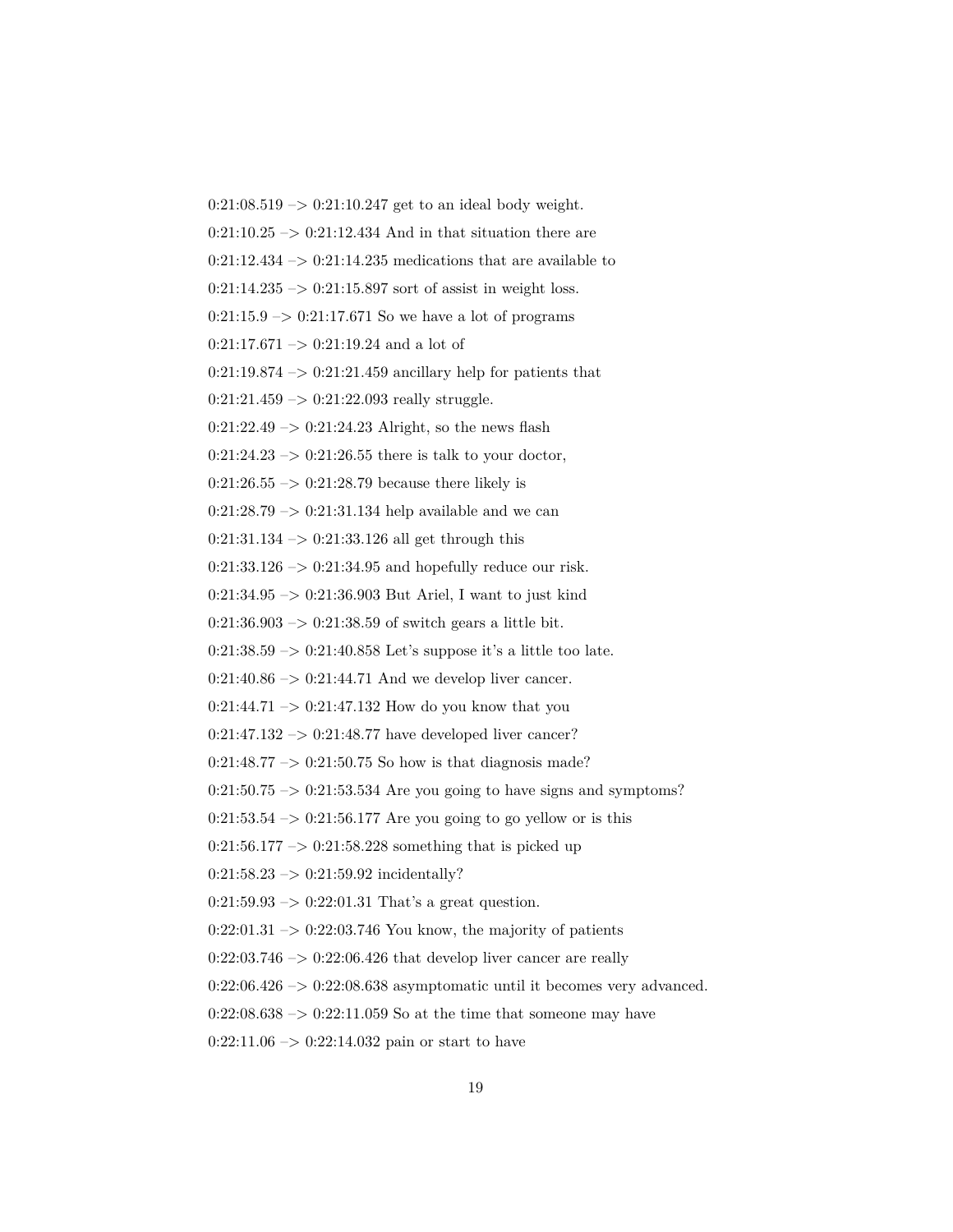$0:22:14.032 \rightarrow 0:22:16.062$  some vague symptoms like weight  $0:22:16.062 \rightarrow 0:22:18.46$  loss or significant fatigue or even  $0:22:18.46 \rightarrow 0:22:20.68$  jaundice or yellowing of the eyes,  $0:22:20.68 \rightarrow 0:22:23.17$  which suggests that there's either a  $0:22:23.17 \rightarrow 0:22:25.926$  blockage in the liver or that the tumor  $0:22:25.926 \rightarrow 0:22:28.365$  has spread so much in the liver that it's  $0:22:28.365 \rightarrow 0:22:30.563$  just kind of taken over any remaining  $0:22:30.563 \rightarrow 0:22:32.49$  normal tissue, that's often too late.  $0:22:32.49 \rightarrow 0:22:35.388$  So really, what's incredibly important is  $0:22:35.388 \rightarrow 0:22:38.689$  to identify patients that have chronic liver  $0:22:38.689 \rightarrow 0:22:41.713$  disease or risk factors for liver cancer. 0:22:41.72 –> 0:22:43.875 Some which include  $0:22:43.875 \rightarrow 0:22:45.168$  poorly controlled diabetes,  $0:22:45.17 \rightarrow 0:22:47.026$  heavy alcohol use, obesity, 0:22:47.026  $->$  0:22:49.346 and make sure that we're  $0:22:49.346 \rightarrow 0:22:51.009$  screening those patients.  $0:22:51.01 \rightarrow 0:22:53.344$  So really all major societies recommend  $0:22:53.344 \rightarrow 0:22:55.746$  in patients with chronic liver disease  $0:22:55.746 \rightarrow 0:22:58.08$  that every six months you're actually  $0:22:58.08 \rightarrow 0:23:00.118$  screened for liver cancer with the  $0:23:00.118 \rightarrow 0:23:02.278$  hopes that if you develop a cancer,  $0:23:02.278 \rightarrow 0:23:04.854$  you can actually pick it up early. 0:23:04.86 –> 0:23:06.8 And it's interesting because liver  $0:23:06.8 \rightarrow 0:23:09.655$  cancer is the only solid organ tumor  $0:23:09.655 \rightarrow 0:23:11.77$  that could actually be diagnosed  $0:23:11.77 \rightarrow 0:23:14.01$  based on imaging alone,  $0:23:14.01 \rightarrow 0:23:17.802$  so it has very unique features when we  $0:23:17.802 \rightarrow 0:23:20.15$  do a CAT scan or an MRI that basically  $0:23:20.15 \rightarrow 0:23:22.586$  allow us to definitively tell if this  $0:23:22.586 \rightarrow 0:23:24.644$  is a hepatocellular carcinoma and  $0:23:24.644 \rightarrow 0:23:27.647$  oftentimes we don't even have to do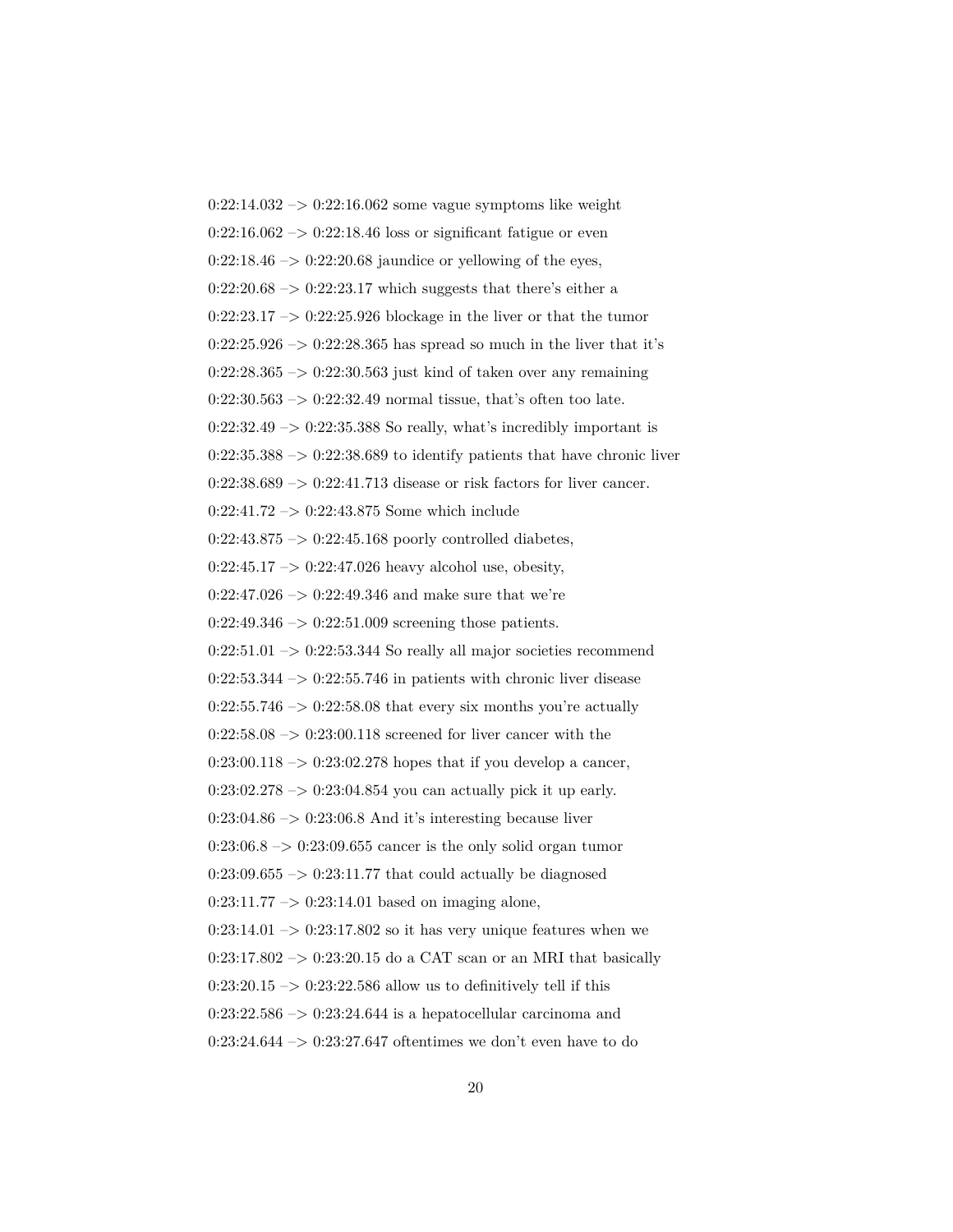$0:23:27.65 \rightarrow 0:23:30.236$  a biopsy to confirm the diagnosis.

 $0:23:30.89 \rightarrow 0:23:33.578$  So people who have those risk factors

 $0:23:33.578 \rightarrow 0:23:36.84$  should have a CT or MRI every six months.

 $0:23:37.57 \rightarrow 0:23:40.366$  So we always recommend an ultrasound.

 $0:23:40.37 \rightarrow 0:23:41.669$  That's the first

 $0:23:41.669 \rightarrow 0:23:44.7$  step for screening,

 $0:23:44.7 \rightarrow 0:23:46.175$  and that's really just based

 $0:23:46.175 \rightarrow 0:23:47.65$  on sort of cost effectiveness,

 $0:23:47.65 \rightarrow 0:23:49.906$  and you know the fact that it is

 $0:23:49.906 \rightarrow 0:23:52.086$  fairly sensitive, but in some patients,

 $0:23:52.086 \rightarrow 0:23:54.98$  if their liver is very scarred down,

 $0:23:54.98 \rightarrow 0:23:57.25$  so you can't get a good look at that tissue,

 $0:23:57.25 \rightarrow 0:23:59.578$  or if there's a lot of obesity, because

 $0:23:59.578 \rightarrow 0:24:02.483$  a lot of fat in the belly can limit how

 $0:24:02.49 \rightarrow 0:24:04.594$  good of a look you can get.

 $0:24:04.6 \rightarrow 0:24:05.386$  In those cases,

 $0:24:05.386 \rightarrow 0:24:07.82$  you may then need to do more advanced

 $0:24:07.82 \rightarrow 0:24:10.244$  imaging, but generally once we see

 $0:24:10.244 \rightarrow 0:24:12.69$  something abnormal on an ultrasound,

 $0:24:12.69 \rightarrow 0:24:15.741$  the next step is to do a cross sectional

 $0:24:15.741 \rightarrow 0:24:18.199$  scan with either a CT or an MRI.

 $0:24:19.14 \rightarrow 0:24:21.13$  And so it's interesting

 $0:24:21.13 \rightarrow 0:24:23.511$  that liver cancers are one of

 $0:24:23.511 \rightarrow 0:24:25.688$  the few where you don't need a

 $0:24:25.688 \rightarrow 0:24:27.839$  biopsy to make that diagnosis.

 $0:24:27.84 \rightarrow 0:24:30.514$  So let's suppose you see that,

 $0:24:30.52 \rightarrow 0:24:32.59$  tell us about some of

 $0:24:32.59 \rightarrow 0:24:33.625$  the medical management,

 $0:24:33.63 \rightarrow 0:24:35.562$  some of the things that are coming

 $0:24:35.562 \rightarrow 0:24:37.408$  down the Pike short of transplant

 $0:24:37.408 \rightarrow 0:24:39.322$  that might be helpful in these patients.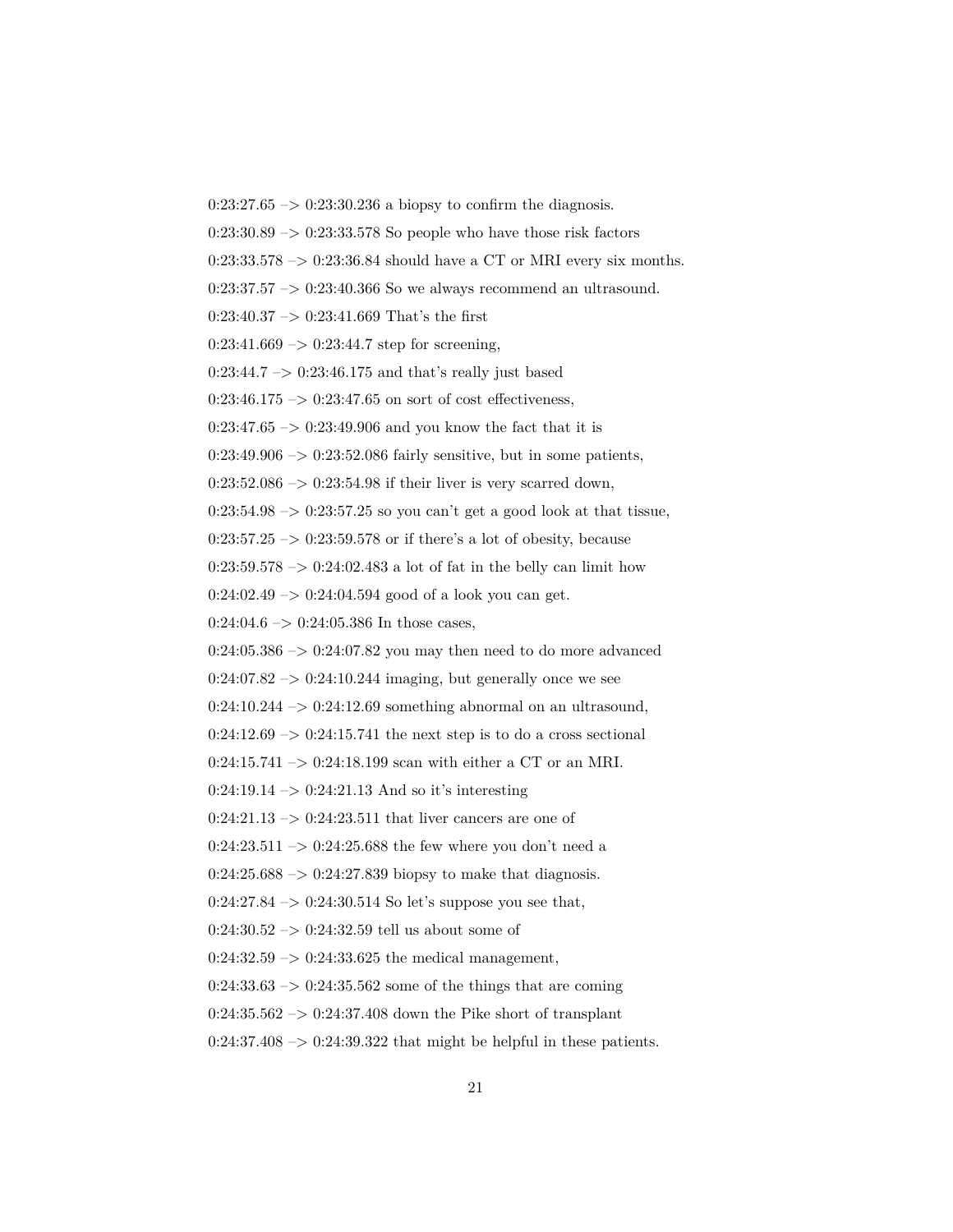$0:24:41.9 \rightarrow 0:24:43.73$  Whenever someone has a new  $0:24:43.73 \rightarrow 0:24:45.194$  diagnosis of liver cancer,  $0:24:45.2 \rightarrow 0:24:46.733$  we always want to make sure that  $0:24:46.733 \rightarrow 0:24:48.239$  it hasn't spread outside the liver.  $0:24:48.24 \rightarrow 0:24:49.46$  So that's a big step,  $0:24:49.46 \rightarrow 0:24:51.4$  because once it has spread,  $0:24:51.4 \rightarrow 0:24:53.556$  your treatment is a little bit different,  $0:24:53.56 \rightarrow 0:24:56.336$  and it's very important to look at a  $0:24:56.34 \rightarrow 0:24:57.796$  patient's underlying liver function,  $0:24:57.796 \rightarrow 0:25:00.432$  because that plays a major role in  $0:25:00.432 \rightarrow 0:25:02.412$  understanding if they're eligible or  $0:25:02.412 \rightarrow 0:25:03.996$  would tolerate certain treatments.  $0:25:04 \rightarrow 0:25:05.412$  And outside of transplant,  $0:25:05.412 \rightarrow 0:25:07.98$  we really do think of  $0:25:07.98 \rightarrow 0:25:09.875$  liver cancer treatment in either  $0:25:09.875 \rightarrow 0:25:11.934$  a curative approach or what's  $0:25:11.934 \rightarrow 0:25:14.281$  called a palliative approach, and  $0:25:14.281 \rightarrow 0:25:17.508$  transplant is one of the curative therapies,  $0:25:17.51 \rightarrow 0:25:19.78$  but other curative therapies include  $0:25:19.78 \rightarrow 0:25:22.05$  local resection and that's  $0:25:22.126 \rightarrow 0:25:24.324$  when we cut out a small  $0:25:24.324 \rightarrow 0:25:26.138$  piece where that tumor is  $0:25:26.14 \rightarrow 0:25:26.98$  and of course,  $0:25:26.98 \rightarrow 0:25:28.94$  someone has to be a good candidate  $0:25:28.997 \rightarrow 0:25:30.845$  to undergo surgery and so if  $0:25:30.845 \rightarrow 0:25:32.42$  they have really advanced liver  $0:25:32.42 \rightarrow 0:25:34.38$  disease that would not be  $0:25:34.38 \rightarrow 0:25:36.108$  an ideal treatment choice,  $0:25:36.108 \rightarrow 0:25:39.028$  but other curative therapies  $0:25:39.028 \rightarrow 0:25:41.704$  include something called ablation which  $0:25:41.704 \rightarrow 0:25:45.088$  is really where you destroy the tumor and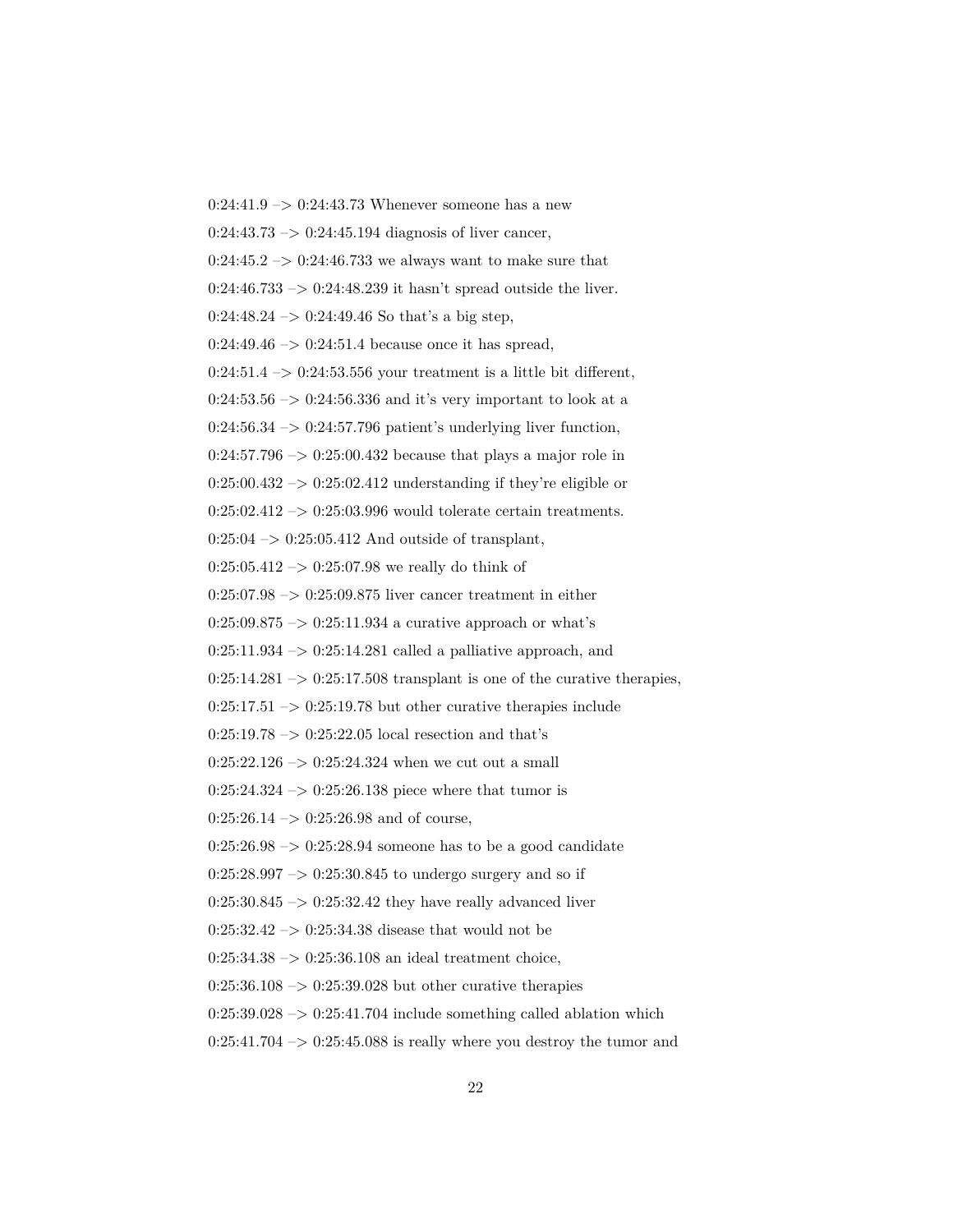$0:25:45.088 \rightarrow 0:25:47.228$  that can be either through  $0:25:47.228 \rightarrow 0:25:48.084$  thermal techniques,  $0:25:48.09 \rightarrow 0:25:49.198$  radiation techniques,  $0:25:49.198 \rightarrow 0:25:50.306$  electrical injury,  $0:25:50.306 \rightarrow 0:25:54.896$  and then we think of some of our  $0:25:54.896 \rightarrow 0:25:57.248$  palliative treatments which include  $0:25:57.25 \rightarrow 0:26:00.225$  what we call local regional  $0:26:00.225 \rightarrow 0:26:02.23$  therapies or transarterial therapies,  $0:26:02.23 \rightarrow 0:26:04.768$  and that's basically where you can  $0:26:04.77 \rightarrow 0:26:06.734$  either induce radiation damage  $0:26:06.734 \rightarrow 0:26:09.68$  or locally give chemotherapy to 0:26:09.767 –> 0:26:12.575 the tumor to kind of cut off the  $0:26:12.575 \rightarrow 0:26:14.918$  blood supply and kill that tumor,  $0:26:14.92 \rightarrow 0:26:16.152$  and then for patients  $0:26:16.152 \rightarrow 0:26:18$  that either are just not responding  $0:26:18.065 \rightarrow 0:26:19.99$  to those or where the cancer has  $0:26:19.99 \rightarrow 0:26:21.43$  spread outside of the liver,  $0:26:21.43 \rightarrow 0:26:24.022$  we start to think about systemic  $0:26:24.022 \rightarrow 0:26:25.318$  therapy or chemotherapy.  $0:26:26.73 \rightarrow 0:26:28.11$  And so you know,  $0:26:28.11 \rightarrow 0:26:30.71$  I can imagine that no patient wants  $0:26:30.71 \rightarrow 0:26:33.41$  to go through chemotherapy and  $0:26:33.41 \rightarrow 0:26:35.848$  everybody has heard horror stories  $0:26:35.848 \rightarrow 0:26:38.368$  about what chemotherapy is like.  $0.26:38.37 \rightarrow 0.26:40.954$  But very often on this show we've been  $0:26:40.954 \rightarrow 0:26:43.338$  talking about some of the newer advances,  $0:26:43.34 \rightarrow 0:26:45.332$  especially in systemic therapy,  $0:26:45.332 \rightarrow 0:26:47.822$  where we really are looking  $0:26:47.822 \rightarrow 0:26:50.029$  towards personalized medicine,  $0:26:50.03 \rightarrow 0:26:51.35$  sometimes immunotherapies.  $0:26:51.35 \rightarrow 0:26:53.55$  Is there anything like that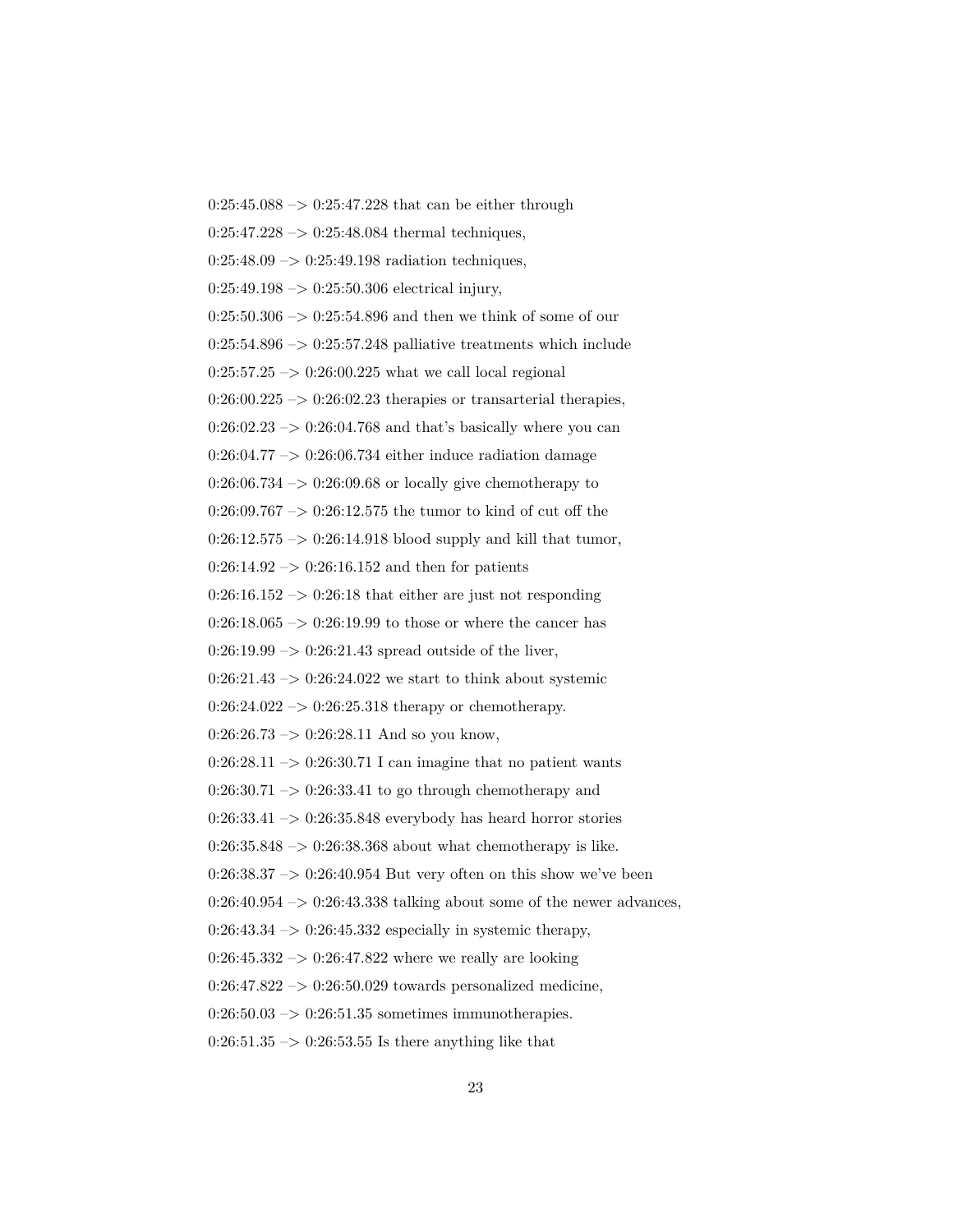$0:26:53.55 \rightarrow 0:26:56.159$  going on in primary liver cancer?

 $0:26:56.74 \rightarrow 0:26:59.626$  Absolutely, so I think probably the

 $0:26:59.626 \rightarrow 0:27:02.424$  management for patients with liver cancer

 $0:27:02.424 \rightarrow 0:27:05.608$  that's more advanced has been one of the

 $0:27:05.689 \rightarrow 0:27:07.904$  most innovative

 $0:27:07.904 \rightarrow 0:27:09.62$  fields within liver cancer.

 $0:27:09.62 \rightarrow 0:27:12.668$  And that's because there have been so many

 $0:27:12.668 \rightarrow 0:27:14.405$  new advancements in systemic therapies.

 $0:27:14.405 \rightarrow 0:27:17.399$  Just a few years ago,

 $0:27:17.4 \rightarrow 0:27:20.334$  we just had one or two medications,

 $0:27:20.34 \rightarrow 0:27:23.316$  and now we have 10 FDA approved therapies.

 $0:27:23.32 \rightarrow 0:27:26.705$  And as of May 2020, so just a

0:27:26.705 –> 0:27:28.835 little over a year ago,

 $0:27:28.84 \rightarrow 0:27:30.328$  a new combination therapy.

 $0:27:31.82 \rightarrow 0:27:33.661$  One of the components

 $0:27:33.661 \rightarrow 0:27:35.62$  was an immune checkpoint inhibitor,

 $0:27:35.62 \rightarrow 0:27:38.662$  which is one of our immunotherapy

 $0:27:38.662 \rightarrow 0:27:40.69$  medications that actually proved to

 $0:27:40.771 \rightarrow 0:27:42.49$  be the best first line therapy,

 $0:27:42.49 \rightarrow 0:27:45.1$  so it had improvement in overall

 $0:27:45.1 \rightarrow 0:27:46.405$  survival and disease

 $0:27:46.41 \rightarrow 0:27:48.906$  free progression compared to what our

 $0:27:48.906 \rightarrow 0:27:51.551$  prior first line was and is actually

 $0:27:51.551 \rightarrow 0:27:54.67$  now what we try to use for our patients.

 $0:27:54.67 \rightarrow 0:27:58$  And I think it's also important to know that  $0:27:58 \rightarrow 0:27:58.346$  oftentimes,

 $0:27:58.346 \rightarrow 0:28:00.768$  when our patients hear that they're going

 $0:28:00.768 \rightarrow 0:28:03.629$  to go on systemic therapy or chemotherapy,

 $0:28:03.63 \rightarrow 0:28:05.73$  they kind of think of

 $0:28:06.36 \rightarrow 0:28:08.565$  the movies or loved ones that they've

 $0:28:08.565 \rightarrow 0:28:10.709$  seen have gotten really very sick.